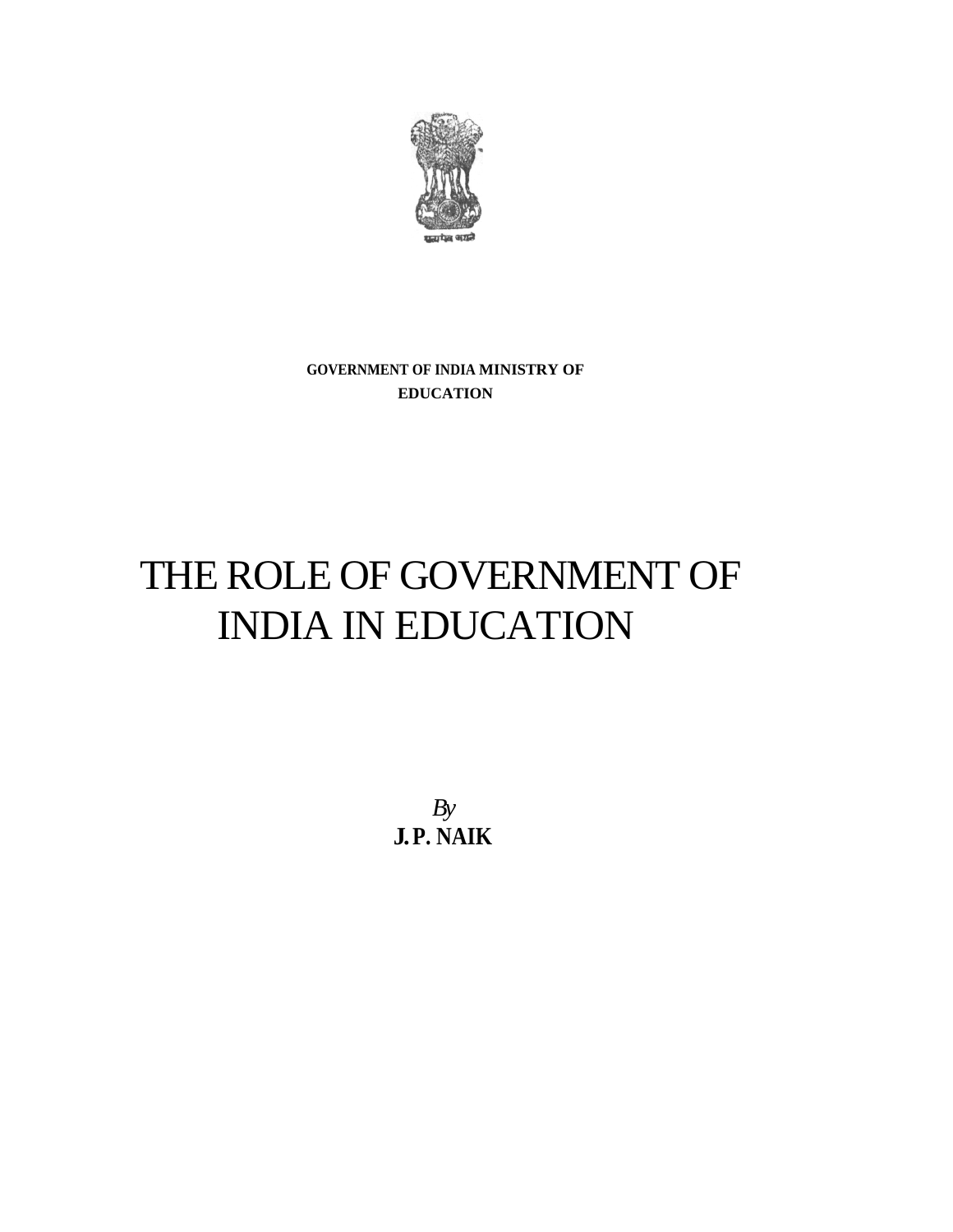1.One of the major educational controversies today refers to the role of the Government of India in education. *Prima facie* education is a State subject. Entry 11 of the List II of the Seventh Schedule to the Constitution lays down that "education including universities, subject to the provisions of Entries 63, 64, 65 and 66 of List I and Entry 25 of List III" should be a State subject. But there are some other provisions in the Constitution itself which contradict the almost absolute delegation of authority suggested by this entry in the State list; and what is even more significant, the Central Government has since shown an unprecedented activity and interest in the field of education ever since the attainment of independence. In 1947, it appointed a University Commission and has since been engaged in evolving common policies in Higher education such as the introduction of the three-year degree course. This was followed by a Secondary Education Commission which tried to introduce a number of uniform trends in a field where the Centre has had hardly any constitutional authority. No Commission was appointed in the field of Primary education. But the scheme of Basic education was declared to have gone beyond the stage of experimentation and was also adopted as the national pattern at the Elementary stage. The interest of the Central Government in Technical education and scientific research has been too obvious to need any illustration. Besides, an innumerable number of Committees and Reports have tried to iron out an all-India thought, policy and programme in almost every sector of education. Of still greater importance is the revival of the Central grants for education which had been discontinued in 1918-1919. In the period of post-war reconstruction as well as in the first and second Plans, substantial grants were given to the States towards the implementation of a large variety of educational programmes. With the adoption of the technique of Five Year Plans and the creation of the Planning Commission, the real authority to determine policies, priorities and programmes has now passed on from the States to the Centre in most sectors of development; and as a corollary to this major shift in all developmental activity, it is alleged that the, educational progress in the States is now more dependent upon the financial allocations and priorities decided at the Centre by the Planning Commission and the Ministry of Education than upon any decision taken by the States at their own level. In short, the trend to centralisation in policy-making in all fields of education has been the most dominating note of this period and it has had hardly any parallel in our educational history except for the brief spell under Lord Curzon.

2. The reactions at the Centre and in the States to these developments have been extremely divergent. On the one hand, the State Governments have grown more and more critical and resentful of this policy. They claim that Education is essentially their preserve; that they understand their educational needs much better than the Centre itself; and that the attempt of the Centre to cut into their sphere has generally done more harm than good to the cause of education. They also plead that Central grants should be placed at the disposal of the States without any strings attached and they are extremely critical of the manner in which their proposals are scrutinised, modified or amended by the Centre while grants are being sanctioned. On the other hand, the Centre also is not happy about the situation. It has assumed the role of dominant partner without having any constitutional authority to compel the States to conform to its dictates and without even having a machinery to report on the implementation of its programmes through the State Governments. Its main complaint is that its genuine desire to help the States is misunderstood as interference; that the reasonable minimum safeguards which are and should be adopted in all financial sanctions are misinterpreted as 'indirect pressures' or as 'leading strings'; that the States do not appreciate the larger interests of education underlying the policies and programmes proposed by it; that the States do not often implement the sanctioned schemes in the manner in which they ought to be implemented; and that it often finds itself helpless to enforce the directives given by it. During the last ten years, therefore, education has developed practically into a 'joint responsibility' of the Central and State Governments. But unfortunately, neither partner is satisfied with the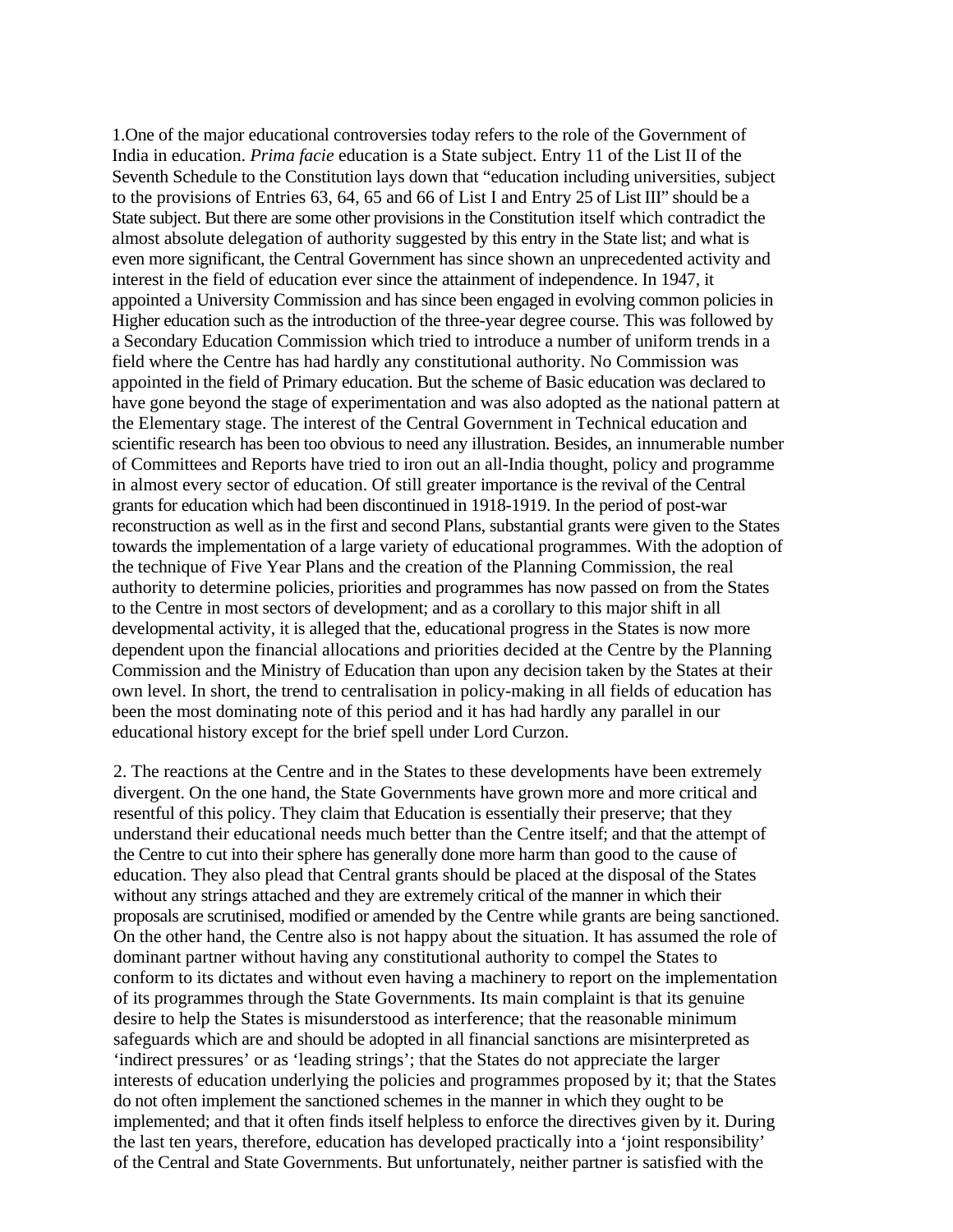present position and each one of them has a number of charges to make against the other. It would be no exaggeration to say that it is this conflict and contradiction in the present position which is at the root of most of our administrative difficulties and it is for the solution of these troubles that the role of the Government of India in education has to be properly defined as early as possible.

3. In order to pose correctly the complex problems involved in this issue and to arrive at some tentative solutions, it is necessary to consider the problem from three different points of view. The *first* approach would be historical and it would show how the role of the Government of India in education has varied from time to time and why; the *second* would start with the analysis of the relevant constitutional provisions and explain what the Constitution expects the Government of India to do in education; and the *third* would compare and contrast the role of the Government of India in education with that of some other federal governments in the world. It is only in the light of the findings of these three specific studies that it may finally be possible to draw up some kind of a picture of the role of the Government in education as it ought to be.

\*The view expressed here are the personal views of the writer.-*Editor.*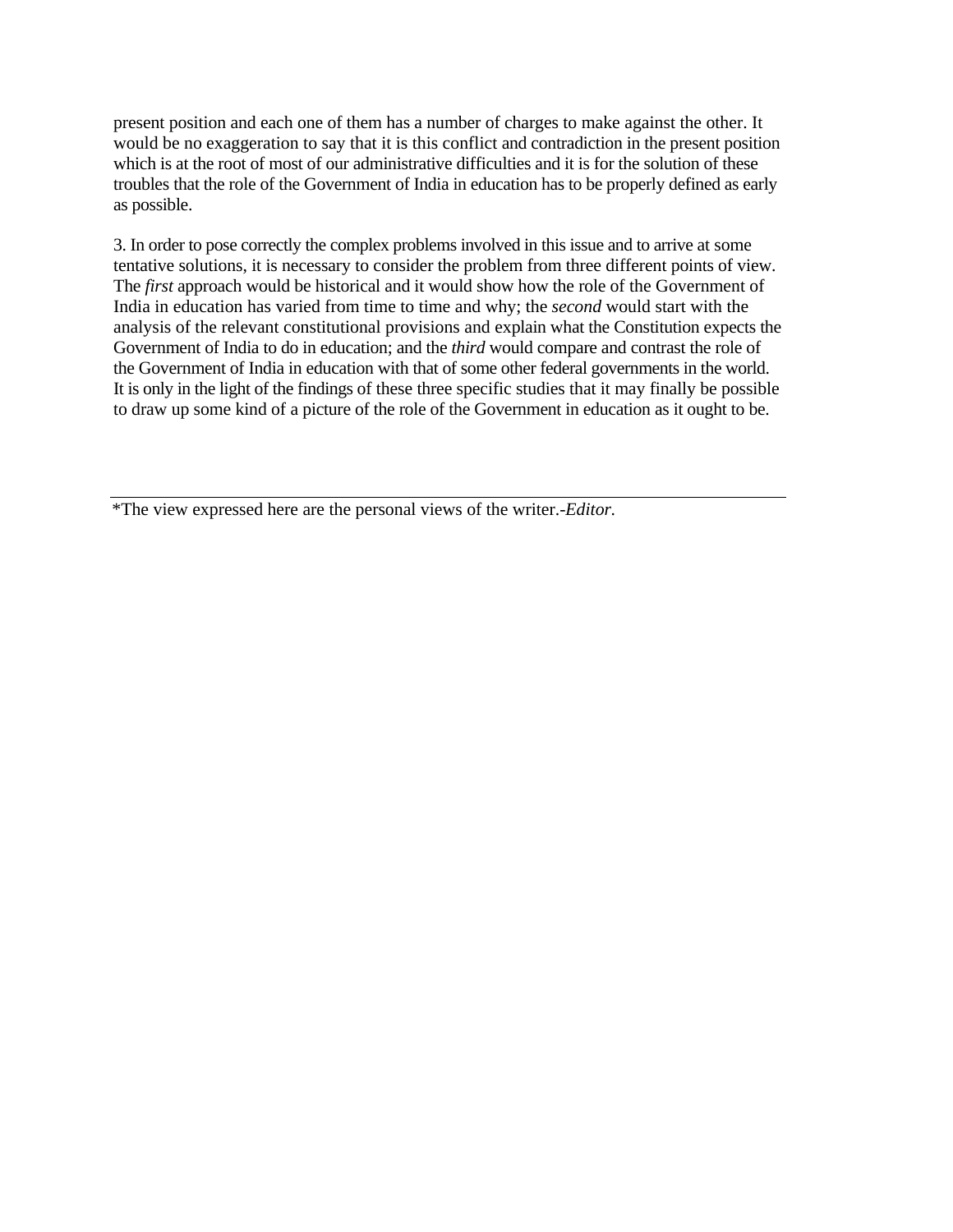# **Historical Survey**  (1773-1950)

4. *From* 1773 *to* 1833.—The Government of India may be said to have been born with the Regulating Act of 1773 which designated the Governor in Council of Bengal as the Governor-General in Council of Bengal and gave him a limited authority over the Governors of Bombay and Madras. This authority was substantially increased by the Pitt's India Act of 1784. But prior to 1833, education in India had made but little progress (it has, in fact, been accepted as a State responsibility only as late as in 1813) and the Governor-General of Bengal did little to control or direct the educational policies of the other parts of India. At this time, therefore, 'education' may be said to have been a 'provincial' matter, subject only to the distant coordinating authority of the Court of Directors in England.

5*. From* 1833 *to* 1870. —The Charter Act of 1833 introduced a unitary system of Government. Under this arrangement, all revenues were raised in the name of the Central Government and all expenditure needed its approval. The Provincial Governments could not spend even one rupee or create a post, however small, without the approval of the Government of India which also was the only law-making body for the country as a whole. In other words, all executive, financial and legislative authority was exclusively vested in the Central Government and the Provinces merely acted as its agents.

6. As may easily be imagined, education thus became a purely 'Central' subject in 1833 and the entire authority in education and responsibility for it came to be vested in the Government of India. This excessively centralised system, which became more and more inconvenient as education began to expand and the territories of the Company began to grow, remained in force till 1870. As administrative difficulties began to grow, some small powers were delegated to Provincial Governments from time to time and their proposals, as those of the 'authority on the spot', carried great weight. But the character of the system remained unaltered throughout the period and education continued to be a Central subject in every sense of the term.

7. *From* 1870 *to* 1921.—In 1870, however, Lord Mayo introduced a system of administrative decentralization under which the Provincial Governments were made responsible for all Expenditure on certain services—inclusive of education—and were given, for that purpose, a fixed grant-in-aid and certain sources of revenue. Education thus became a 'provincial subject' for purposes of day-to-day administration. But it has to be remembered that the Central Government still retained large powers of control over it. For instance, both the Central and Provincial Legislatures had concurrent powers to legislate on all educational matters. It was because of this concurrent legislative jurisdiction, that the Government of India could pass the Indian Universities Act in 1904 and could also legislate for the establishment of new universities. Of the new universities established during this period of British India, only one—Lucknow—was established by an Act of the U.P. Legislature. All others— Punjab (1882), Allahabad (1887), Banaras (1915), Patna (1917), Aligarh (1920) and Dacca (1920) were established by the Central Legislature. It was for the same reason that Gokhale could then introduce his Bill for compulsory Primary education in India in the Central legislature, although it failed to pass. In administrative matters, the sanction of the Government of India was needed to the creation of all new posts above a given salary and in 1897, the Indian Educational Service was created and placed in charge of all the important posts in the Provincial

## **II**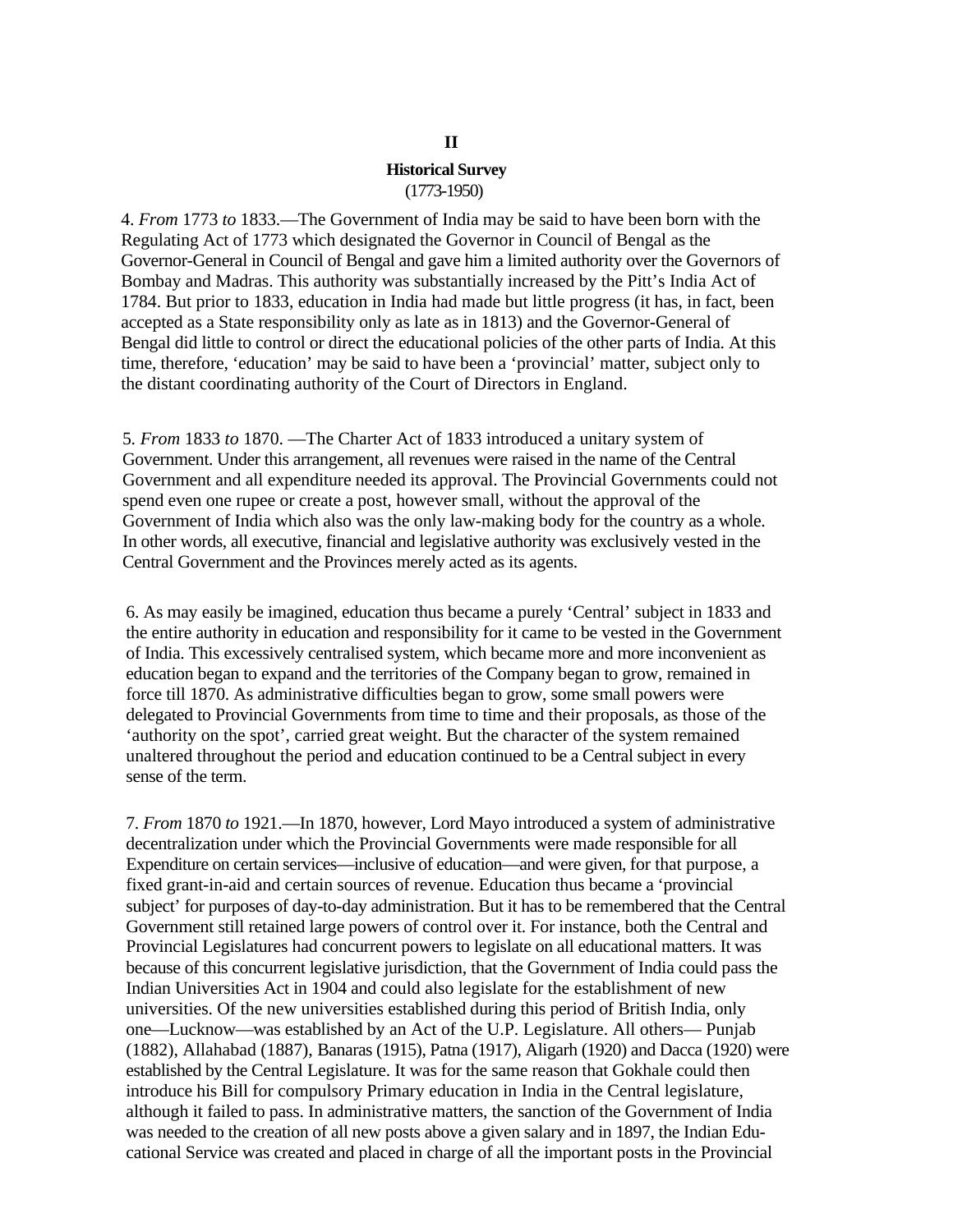Education Departments. In financial matters, the powers reserved to the Central Government were very wide. Its approval was required to all expenditure above a given figure and to the over-all budget of the Provinces. These large powers of control and supervision were justified on the ground that the Provincial Governments were responsible to the British Parliament through the Government of India. But whatever the cause, the net result of these powers was to make education not so much a 'provincial subject' as a 'concurrent subject' with two reservations: (1) the authority delegated to the Provincial Governments was fairly large; and (2) the interest shown by the Government of India in education was very uneven and depended mostly upon the personalities of the Governor-Generals—a Ripon or a Curzon could make education look almost like a 'Central subject' while, at other times, it became almost a 'provincial subject'.

8. It must also be noted that the interest and authority of the Government of India was not restricted to any particular field, although it naturally showed very great interest in University education. It appointed the Indian Universities Commission of 1917-19. As stated earlier it passed the Indian Universities Act in 1904 and also incorporated most of the new universities created in this field. It sanctioned large grants-in-aid for the improvement of Secondary and Primary education and for the introduction of science teaching. It also reviewed and laid down policies in such matters as the education of girls, or Anglo-Indians and the establishment of schools of art. The Indian Education Commission of 1882 and the Government Resolutions on Educational Policy issued in 1904 and 1913 covered almost every aspect of education. In short, the view taken in this period was that education is a subject of *national* importance and that the Government of India must hold itself responsible for the formulation of over-all educational policy; and this view was particularly strengthened in the period between 1900 and 1921 because educational developments were intimately connected with the growth of nation; consciousness and the struggle for Independence. The main function of a federal government in education—to decide national policies in education—was thus clearly understood and accepted during this period.

9. The need of expert technical advice in education at the Government of India level was also felt during this period and the post of a Director-General of Education—who was to be an educationist and not a civilian and whose duty it was to advise the Government of India on educational matters—was created by Lord Curzon and at the present time, when the very need of an advisory educational service at the Centre is being challenged in certain quarters, it may be well to recall Lord Curzon's defence of the creation of this post :

"My last topic is the desirability of creating a Director General of Education in India. Upon this point I will give my opinions for what they may be worth. To understand the case we must first realise what the existing system and its consequences are. Education is at present a sub-heading of the work of the Home Department, already greatly overstrained. When questions of supreme educational interests are referred to us for decision, we have no expert to guide us, no staff trained to the business, nothing but the precedents recorded in our files to fall back upon. In every other department of scientific knowledge—sanitation, hygiene, forestry, mineralogy, horse-breeding, explosives—the Government possesses expert advisers. In education, the most complex and most momentous of all we have none. We have to rely upon the opinions of officers who are constantly changing, and who may very likely never have had any experience of education in their lives. Let me point to another anamoly. Under the system of decentralisation that has necessarily and, on the whole, rightly be pursued, we have little idea of what is happening in the provinces, until, once every five years, a gentleman comes round, writes for the Government of India the Quinquennial Review, makes all sorts discoveries of which we know nothing and discloses shortcomings which in hot haste we then proceed to redress. How and why this systemless system has been allowed to survive for all these years it passes my wit to determine. Now that we realise it, let us put an end to it for ever. I do not desire Imperial Education Department, packed with pedagogues, and crysted with officialism. I do not advocate a Minister or Member of Council for Education. I do not want anything that will turn the Universities into a Department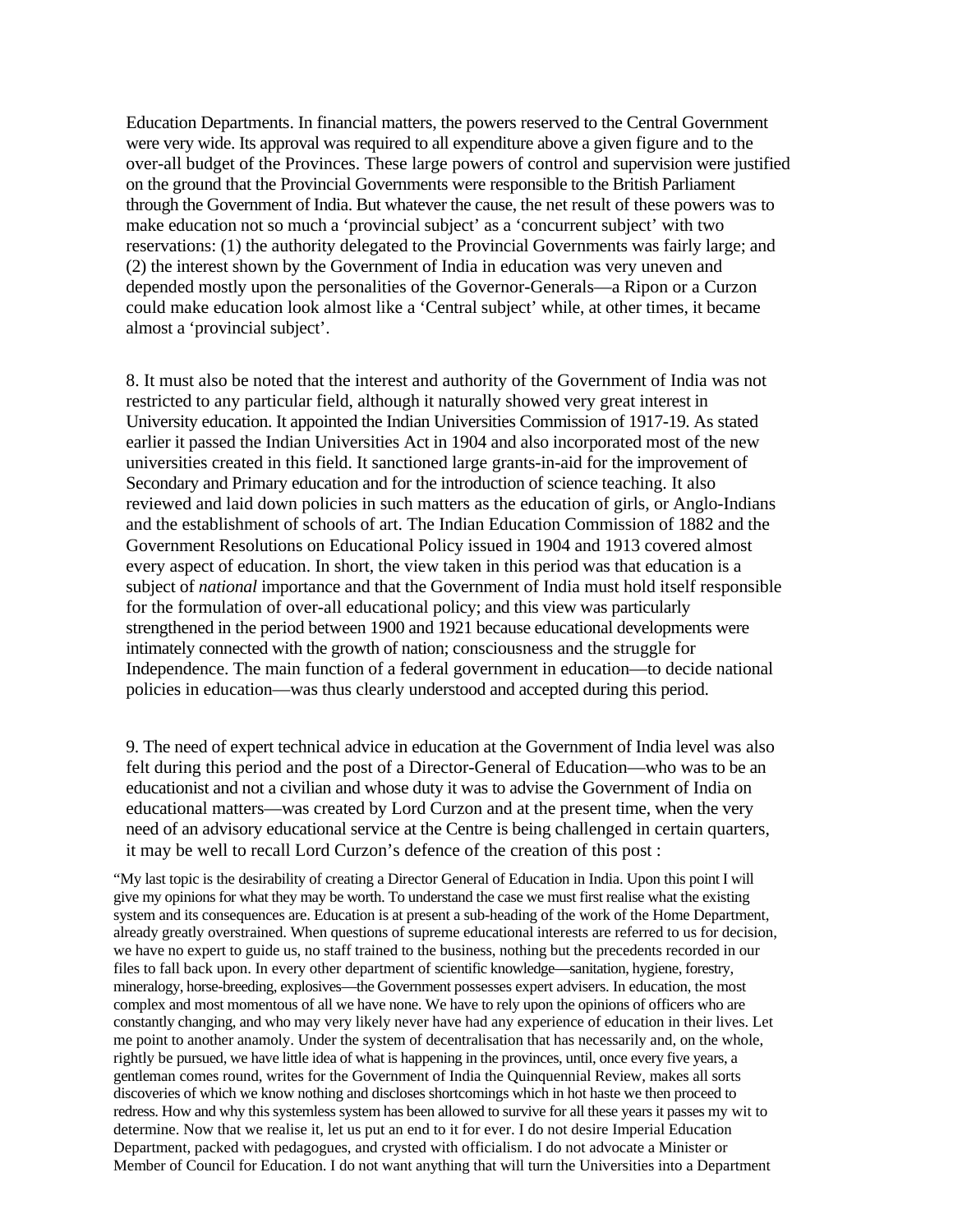of the State, or fetter the Colleges or Schools with bureaucratic handcuffs. But I do want some one at headquarters who will prevent the Government of India from going wrong, and who will help us to secure that community of principle and of aim without which go drifting about like a deserted bulk on chopping seas. I go further, and say that the appointment of such an officer, provided, that he be himself an expert and an enthusiast, will check the perils of narrowness and pedantry, while his custody of the leading principles of Indian Education will prevent those vagaries of policy and sharp revulsions of action which distract our administration without reforming it. He would not issue orders to the local governments; but he would be to advise the Government of India. Exactly the same want was felt in America, where decentralisation and devotion are even more keenly cherished, and had been carried to greater lengths, than here; and it was met by the creation of a Central Bureau of Education in 1867, which has since then done invaluable work in coordinating the heterogeneous application of common principles. It is for consideration whether such an official in India as I have suggested should, from time to time, summon a representative Committee or Conference, so as to keep in touch with the local jurisdictions, and to harmonise our policy as a whole."<sup>\*</sup>

10. The creation of this post, and the further creation of a separate Education Department in the Government of India in 1910 and the establishment of a Central Bureau of Education in 1915 made it possible to develop some other federal functions in education. For example, it is the duty of Government of India to collect educational data from the Provinces and to publish periodical reviews on the progress of education in the country - the *Clearing House function.* The Indian Education Commission (1882) recommended that the Central Government should bring out Quinquennial Reviews on the progress of education in India. Consequently, the first Quinquennial Review on the progress of education in India was published in 1886-87 and subsequent reviews were brought out in 1891-92, 1896-97, 1901-02, 1905-06, 1911-12, 1916-17 and 1921-22. Annual reviews of education were also published from 1913-14 onwards in all years in which the Quinquennial Reviews were not published.

11. Similarly, it is the duty of a Federal Government to carry out studies in educational problems (as part of its responsibility to provide leadership in educational thought) from time to time and to publish their findings. In particular, it is the responsibility of a Federal Government to study such educational developments in other countries as are likely to be of help in developing education at home. That both these responsibilities were understood, accepted and even fulfilled with a great competence in certain areas, can be seen from the publications issued by the Government of India during this period. Moreover, 'the Government of India also published reports on important events of the period. In short, the research and publications function of the Federal Government was fully accepted and established during the period under review.

12. *The coordinating function* of a Federal Government was also recognised during this period. A reference to that has already been made in the speech of Lord Curzon quoted above. It was he who convened the first Conference of the Directors of Public Instruction in India at Simla in 1901. Then started a regular practice of convening such Conferences for taking a periodical review of educational developments. An Educational Conference was held at Allahabad in 1911 and another Conference of the Directors of Public Instruction was held in 1917. With the passage of time, the need for such coordination was felt all the more keenly and a Central Advisory Board of Education was organized in 1920 with a view to assisting the Provincial Governments with expert advice.

<sup>-</sup>\* *Lord Curzon in India,* Vol. II, pp. 54-6.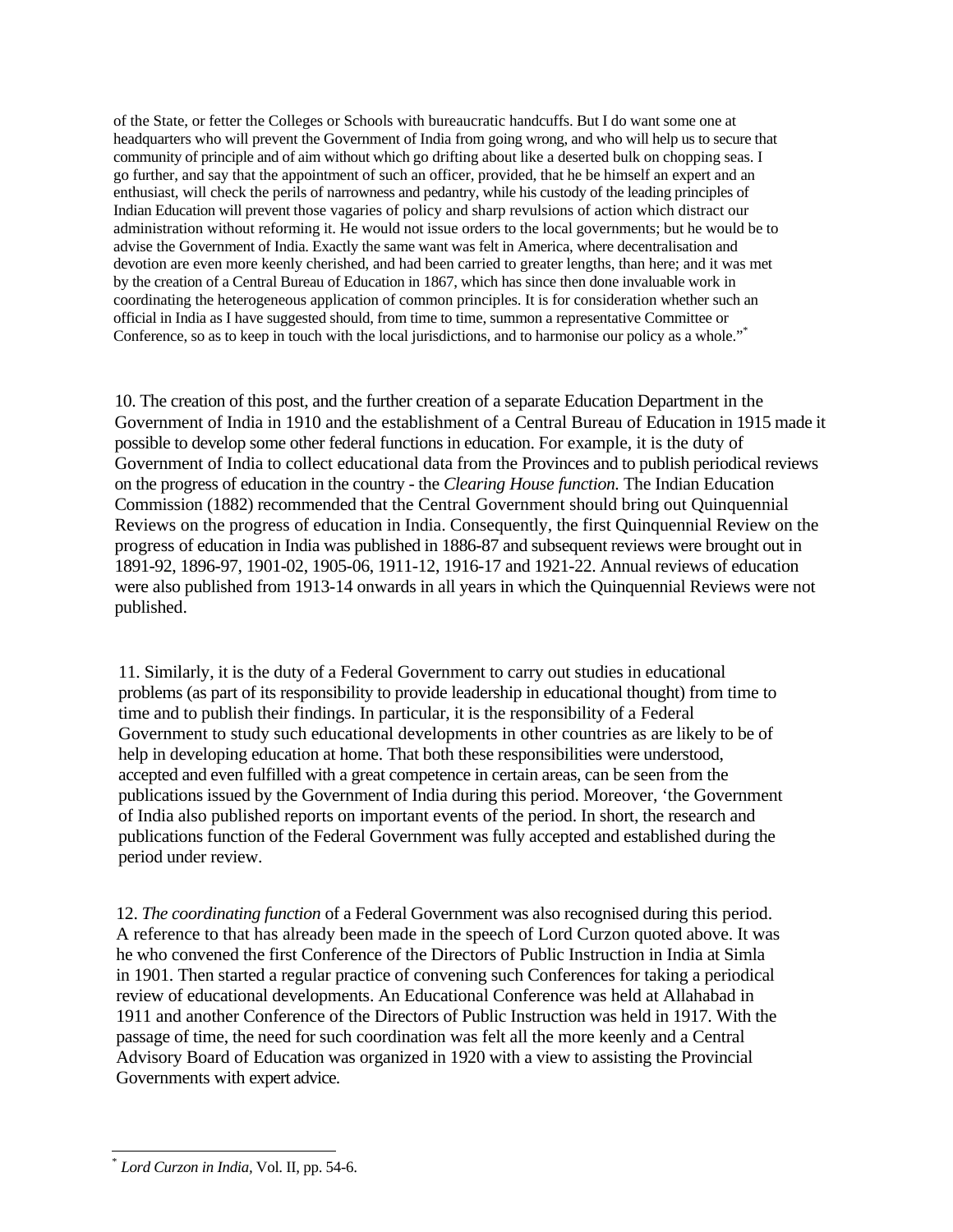13. Another function of a Federal Government to be recognised during this period was grant of financial assistance for educational development in the Provinces. Reference has already been made to the financial decentralisation introduced by Lord Mayo in 1870. That system continued to be in force up to 1876-77 when a system of 'shared revenues' was introduced. Under this system, certain revenues were exclusively designated as 'Central', certain others were designated as exclusively 'Provincial'; and the remainder were designated as 'Divided' and their receipts were shared between the Central and Provincial Governments according to an agreed contract which remained in force for a period of five years at a time. Thus the quinquennial contracts were revised in 1882-83, 1886-87, 1891-92 and 1896-97. In 1904, they were declared to be *quasi-permanent, i.e.,* not liable to be changed except in a grave emergency, and in 1912, they were declared as *permanent.* It will thus be seen that, under these financial arrangements, the entire expenditure on education was to be borne by the Provincial Governments within the resources allocated to them.

14. As may be easily imagined, these arrangements made the Provincial revenue fairly inelastic and they were unable to keep pace with the rapidly growing commitments of an expanding educational system. The Government of India, therefore, started the practice of giving grants-in-aid to Provincial Governments for educational development over and above the agreed contract arrangements. Thus the fifth important function of the Federal Government, *viz., financial assistance,* also came to be accepted during this period. Fortunately, the period between 1900 and 1921 was a period of boom in world finances and the Government of India had large surpluses in its budgets. It was, therefore, comparatively easy to allocate a share of these surpluses to the Provincial Governments for expenditure on education. The magnitude of these grants was fairly large and it may also be stated that most of them were *specific purpose grants, i.e.* the Government of India decided the developmental policies to be adopted and earmarked the grants given for the implementation of specified approved policies. Only a few of these were *general grants* which were at the disposal of the Provincial Government were they free to spend in any manner they liked.

15. *From* 1921 *to* 1947.—Between 1870 and 1921, therefore, the day-to-day administration of education was delegated to the Provincial Governments and the Government of India continued to function as a Federal Government with five distinct functions, which came to be recognised, *viz.,* the functions of (1) policy-making, (2) clearing house of information, (3) research and publications, (4) coordination and (5) financial assistance.

16. With the coming into force of the Government of India Act, 1919, however, the position changed completely. The basic idea underlying this Act was that the Government of India should continue to be responsible to the Secretary of State for India that the functions of the Provincial Governments should be divided into two parts— the reserved part being responsible to the Government of India and the transfer being under the control of elected Ministers responsible to the Provincial Legislatures. As a corollary to this decision, it was also agreed that the Government of India have very little or no control over the transferred departments because the Ministers could not be simultaneously responsible to the Government of India as well as to their elected legislatures. These were basic political decisions and it was rather unfortunate that the division of authority in education between the Government of India and the Provincial Governments had to be made on these political considerations and no fundamental educational issues involved. One would have preferred that problems such as the following should have been raised and discussed on this occasion:

(1) To what extent is education a national problem?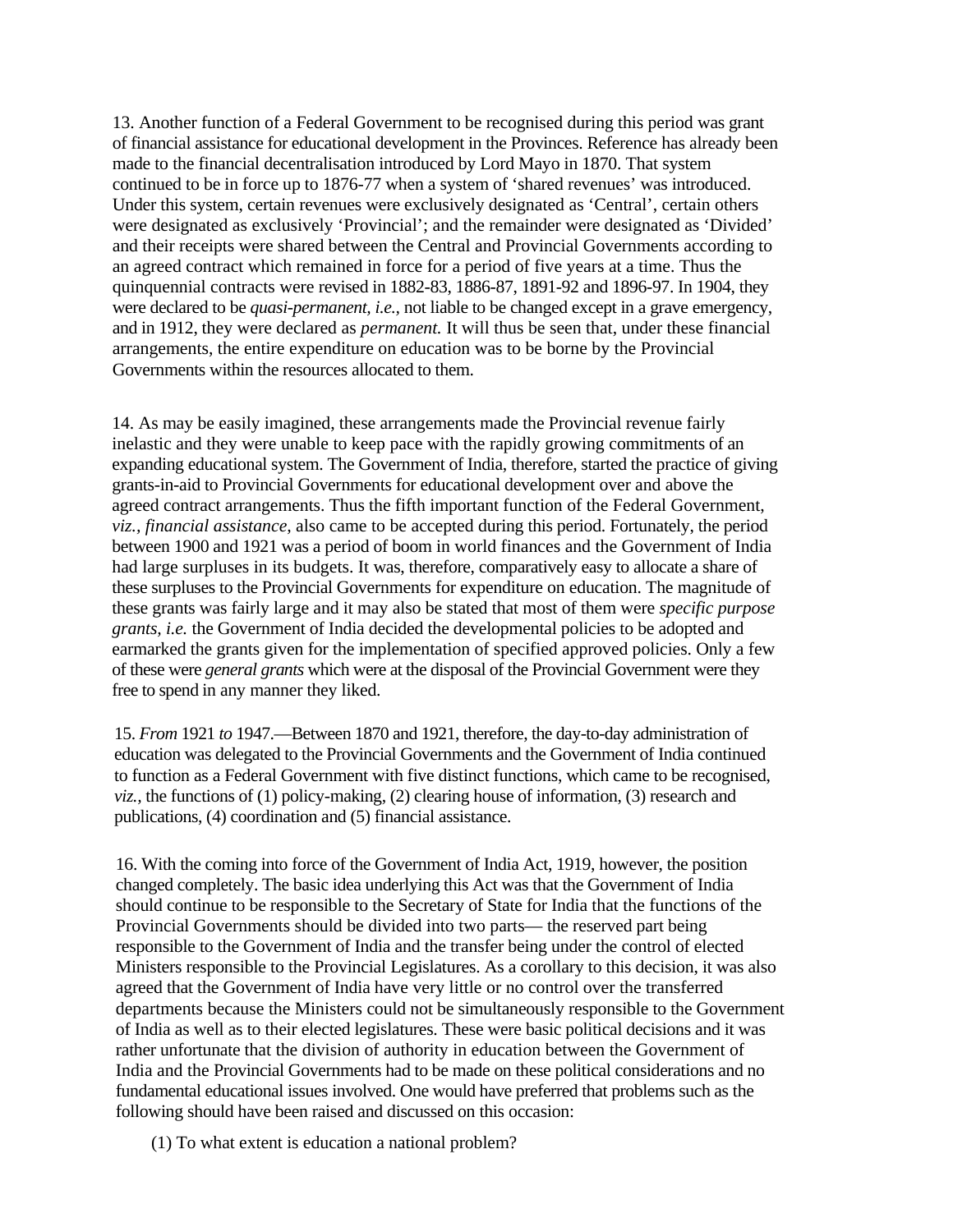- (2) What should be the role of a Federal Government in education? and
- (3) What should be the relationship between the Government of India and provincial Governments in educational matters?

But, unfortunately, all such basic problems were ignored and the only questions discussed from a political angle were the following: —

- (1) Should education be a transferred subject or not? and
- (2) What should be the control which Government of India should have over education?

17. The Montagu-Chelmsford Report suggested that the 'guiding principle should be to include in the transferred list those departments which afford most opportunity for local knowledge and social service, those in which Indians have shown themselves to be keenly interested, those in which mistakes which may occur, though serious, would not be irremediable, and those which stand most in need of development.'\* In pursuance of this principle, it was but natural to expect that education would be classed as a transferred subject, although one does not feel very happy to be told that mistakes in education are not really very important. It was, therefore, decided that, excepting for the following few reservations, education should be a Provincial subject and transferred to the control of the Indian Ministers:

- (1) The Banaras Hindu University and such other new universities as may be declared to be all-India by the Governor-General-in-Council were excluded on the ground that these institutions were of an all-India character and had better be dealt with by the Government of India itself;
- (2) Colleges for Indian chiefs and educational institutions maintained by the Governor-General-in-Council for the benefit of members of His Majesty's Forces or other public servants, or their children were also excluded on the ground that these institutions ought to be under the direct control of the Government of India; and
- (3) The education of Anglo-Indians and Europeans was treated as a provincial but a *reserved* subject.

The authority to legislate on the following subjects was reserved for the Central legislature, mainly with a view to enabling the Government of India to take suitable action on the report of the Calcutta University Commission: —

- (a) Questions regarding the establishment, constitution and functions of new universities;
- (b) Questions affecting the jurisdiction of any university outside its province; and
- (c) Questions regarding the Calcutta University and the reorganization of Secondary education in Bengal (for a period of five years only after the introduction of the Reforms).

As a corollary to this decision, it was also decided that the Government of India should have no control over education in the Provinces.

18. Thus came about what the Hartog Committee has rightly described as the 'divorce' of the Government of India from education. As could easily be imagined, the results were far from happy. The Central interest in education disappeared almost completely after 1921; and when the need for retrenchment arose in 1923, the first victims were (1) the Education Department of the Government of India which lost its independent existence and was amalgamated with other departments, (2) the Central Advisory Board of Education which was dissolved, and (3)

 $\overline{a}$ 

<sup>\*</sup> *Montagu-Chelmsford Report,* Para. 238.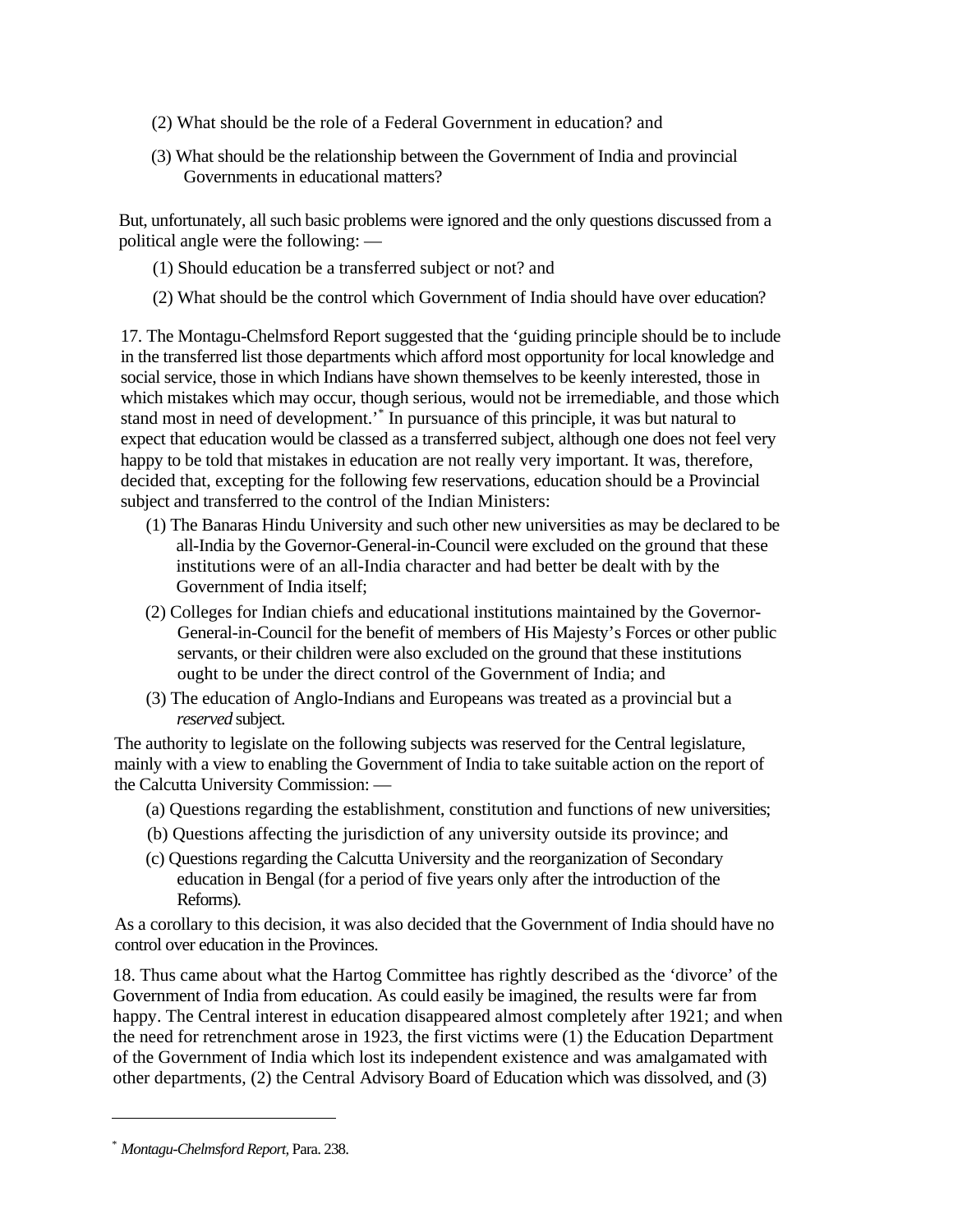the Central Bureau of Education which was closed down. The Central grants to the Provinces for educational development also disappeared, even the few powers of legislation reserved under the Act of 1919 were not exercised, and the Government of India did little beyond the clearing house function of publishing the annual and quinquennial reviews of the progress of education in India.

## 19. The Hartog Committee strongly criticised this unhappy position and said:

"We are of opinion that the divorce of the Government of India from education has been unfortunate; and, holding as we do, that education is essentially a national service, we are of opinion that steps should be taken to consider anew the relation of the Central Government with this subject. We have suggested that the Government of India should serve as a centre of educational experience of the different provinces. But we regard the duties of the Central Government as going beyond that. We cannot accept the view that it should be entirely relieved of all responsibility for the attainment of universal primary education. It may be that some of the provinces, in spite of all efforts, will be unable to provide the funds necessary for that purpose, and the Government of India should, therefore, be constitutionally enabled to make good such financial deficiencies in the interests of India as a whole."\*

It is also interesting to know that, for some time after 1921, there was an outburst of strong provincial feelings and the divorce of the Government of India from education was even welcomed in some quarters. But it did not take the Provincial Governments long to realise that this was a mistake and that something had to be done to create a national agency and machinery for the development of education. It was, therefore, possible to revise the earlier decision and the Government of India revived the Central Advisory Board of Education in 1935; the Central Bureau of Education was also revived, on a recommendation made by the Central Advisory Board of Education, in 1937; and finally the old Education Department was also revived as a Ministry of Education in 1946. The decisions of 1921 were, therefore, very largely undone by 1947.

20. Between 1935 and 1947, therefore, the role of the Government of India in education was again broadened and the several functions which had fallen into disuse between 1923 to 1935 were again resumed. For example, the coordinating function was resumed with great vigour and the Central Advisory Board of Education addressed itself to the study and discussion of almost every field of educational activity and finally prepared, and presented to the nation, a plan for the educational development in India during the next 40 years (1944). The publication function was also resumed and the reconstituted Central Bureau brought out a large number of publications on different aspects of the educational problem in India. The clearing house function was continued and its extent and efficiency were improved. The only functions developed in the earlier period and not resumed now were two—research and financial assistance. In spite of these limitations, however, the larger and more significant role that was now being played by the Government of India was appreciated all over the country; and the general feeling was that this role needed to be further strengthened and extended.

21. This brief historical survey of the role of the Government of India in education will show that it has passed through a number of stages. Prior to 1833, it had hardly any role to play; between 1833 and 1870, education was virtually a Central subject; between 1870 and 1921, the day-to-day administration was vested in Provincial Governments, but the Government of India discharged five distinct functions, *viz.,*  the functions of policy-making, clearinghouse of information, research and publications, coordination and financial assistance; between 1921 and 1935, the wheels of the clock were turned back and there was an almost total divorce between education and the Central Government; but fortunately, more progressive policies were adopted after 1935 and the Government of India began to play, once again, a larger and a more fruitful role in education.

 $\overline{a}$ \* *Report,* p. 346.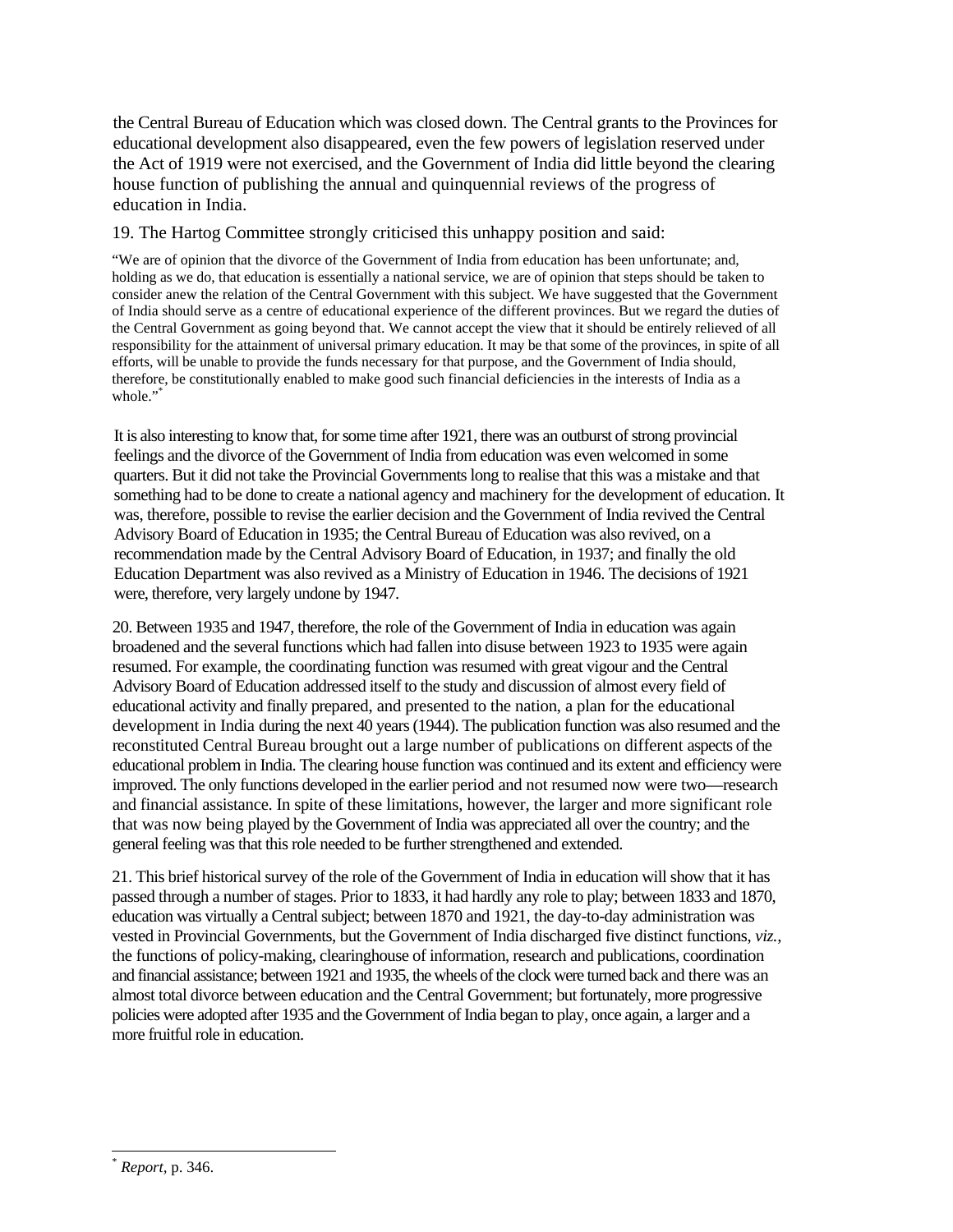#### **The Role of the Government of India under the Constitution and in Actual Practice** (1950-60)

22. Soon after the attainment of Independence, the problem of the role of the Government of India in education came up for discussion again when the Constitution was being framed. The thinking of the framers of the Constitution on this subject seems to have been influenced by two main considerations: (1) The general model adopted in the U.S.A.; and (2) The recommendations of the Hartog Committee. As in the U.S.A., therefore, a fundamental decision was taken to treat education as a State subject and also to vest the residuary powers in education in the State Governments by making a specific enumeration of powers reserved to the Government of India in this field. Entry 11 of List II of the Seventh Schedule to the Constitution, therefore, lays down that "education including universities, subject to the provisions of Entries 63, 64, 65 and 66 of List I and Entry 25 of List III" should be a State subject; and the entries which give authority to the Government of India in education were worded as follows:

#### *List I—Union List*

63. The institutions known at the commencement of this Constitution as the Banaras Hindu University, the Aligarh Muslim University and the Delhi University, and any other institution declared by Parliament by law to be an institution of national importance.

64. Institutions for scientific and technical education financed by the Government of India wholly or in part and declared by Parliament by law to be institutions of national importance.

65. Union agencies and institutions for—

*(a)* professional, vocational or technical training, including the training of police officers; or

*(b)* the promotion of special studies or research; or

*(c)* scientific or technical assistance in the investigation or detection of crime.

66. Co-ordination and determination of standards in institutions for Higher education or research and scientific and technical institutions.

#### *List III—Concurrent List*

Vocational and technical training of labour.

23. In respect of Primary education, however, the Constitution has made an exception on the lines recommended by the Hartog Committee. The intimate relationship between the provision of a minimum of free and compulsory education for all children and the successful working of a democracy which the Constitution decided to create, is obvious. The Constitution, therefore, makes the following provision as a directive principle of State policy under Part IV:

 " 45. The State shall endeavour to provide within a period of ten years from the commencement of this Constitution, for free and compulsory education for all children until they complete the age of 14 years."

The expression 'State' which occurs in this article is defined in Article 12 to include "the Government and Parliament of India and the Government and the Legislature of each of the States and all local or other authorities within the territory of India or under the control of the Government of India." The Federal Government is, therefore, under a constitutional obligation to participate in the programme of providing free and compulsory education for all children until they complete the age of 14 years.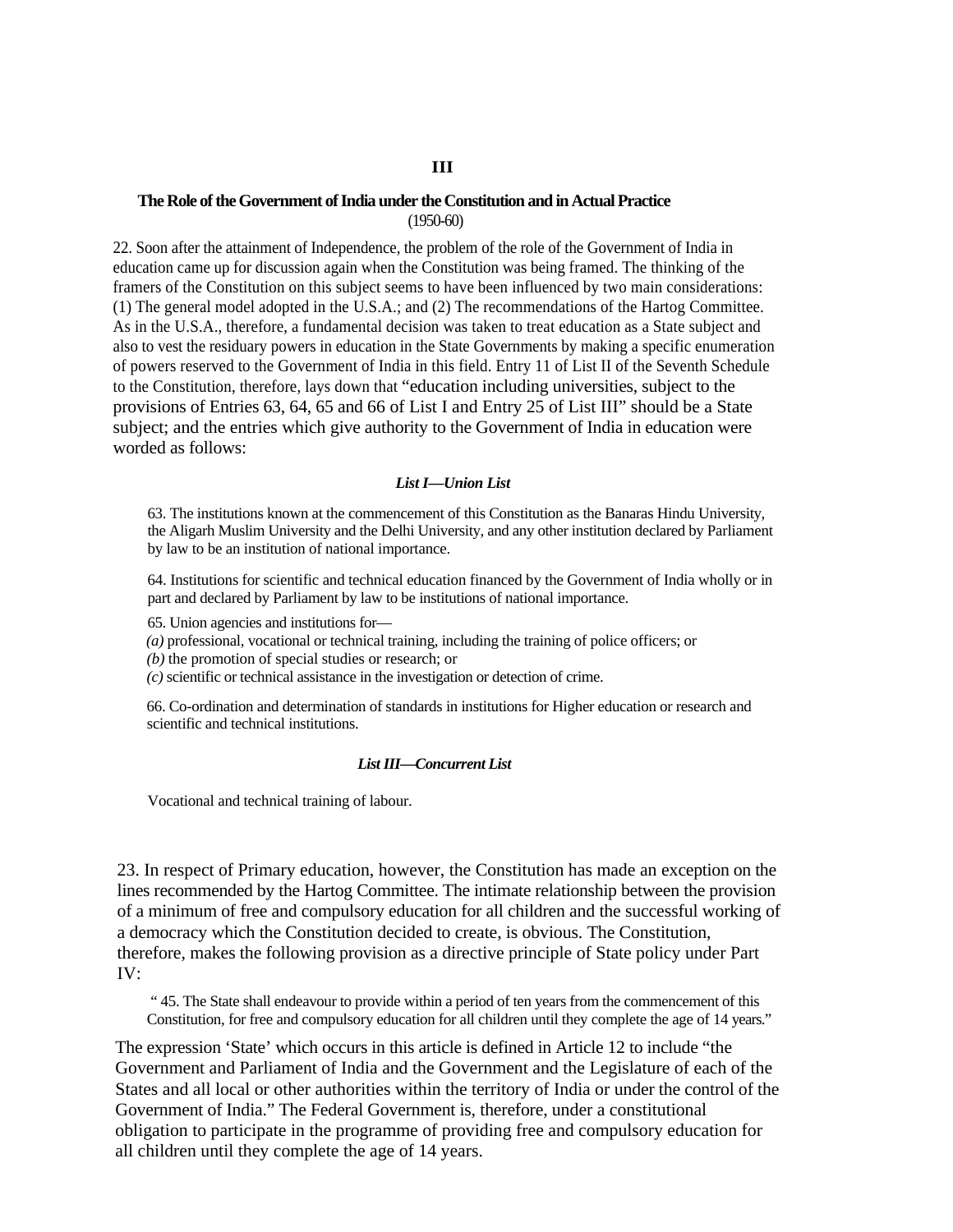24. Similarly, the Constitution also makes it an obligatory responsibility of the Government of India to promote the educational interest of the weaker sections of the people and makes the following provision:

 "46. The State shall promote with special care the educational and economic interests of the weaker sections of the people, and, in particular, of the Scheduled Castes and the Scheduled Tribes, and shall protect them from social injustice and all forms of exploitation."

The expression "weaker sections of the people", as used in this article, is general and is *not*  restricted to the Scheduled Castes and the Scheduled Tribes only. For example, it will obviously include women and consequently the development of the education of girls and women becomes a special responsibility of the Government of India. In the same way, the expression also means people living in those areas where economic and cultural development lags behind. This article, therefore, makes it a responsibility of the Government of India to bring about an equalisation of educational opportunities in all parts of the country and, to that end, to give special assistance to the backward areas or States.

25. There is yet another provision in the Constitution which has an indirect but significant bearing upon the role of Government of India in education. Entry in the List III is "Economic and Social Planning" and this implies that the Government of India has a consititutional responsibility for the economic and social development of the country as a whole. Now, it is a well-known sociological principle that economic and social development is intimately connected with education and it is in this sense that the White Paper on Education in the United Kingdom said : "Upon the education given to the children of this country, the future of this country depends." It is function of the schools to define the objectives of a national economic and social planning although they can, and should, to some extent, direct and influence their definition. But once the objectives of economic and social planning are decided upon by the powers that be, education has a very important role to play in assisting the nation to realise these objectives. For instance, the schools will never be able to decide whether democracy should or should not be a national way of life, whether socialism should or should not be accepted or whether rapid industrialisation should or should not be resorted to. But if the nation were to decide to accept these goals, education will help very greatly in creating and stabilising a social order based on these values by developing the necessary aptitudes, skills and interests in the rising generation. As Brubacher has observed, "schools can complete and consolidate a change decided elsewhere—whether by bullets or by ballots." The implication is obvious: an authority like the Government of India which is responsible for the economic and social planning of the country, cannot divest itself of a major responsibility in determining corresponding educational policies to realise its economic and social objectives. In spite of the limited direct authority which the Constitution gives to the Government of India, therefore, practices have actually grown up, as a part of the formulation and implementation of the Five Year Plans of the country, under which the major educational policies are being decided; more at the Centre than in the States and the distribution of resources to education in general for the different sectors of education in particular, is becoming more a matter for a decision at the Central level than at the State levels.

26. On a very close examination of all the provisions of the Constitution which have a bearing on education, one cannot help the feeling that there is an element of basic contradiction in the role which the Constitution attempts to assign to the Goverment of India in education. On the one hand, the Constitution takes the simple stand that education, with all residuary powers, is a state subject *except* for a few special aspects specified within the Constitution itself. But the real trouble starts when the enumeration of these 'exceptions'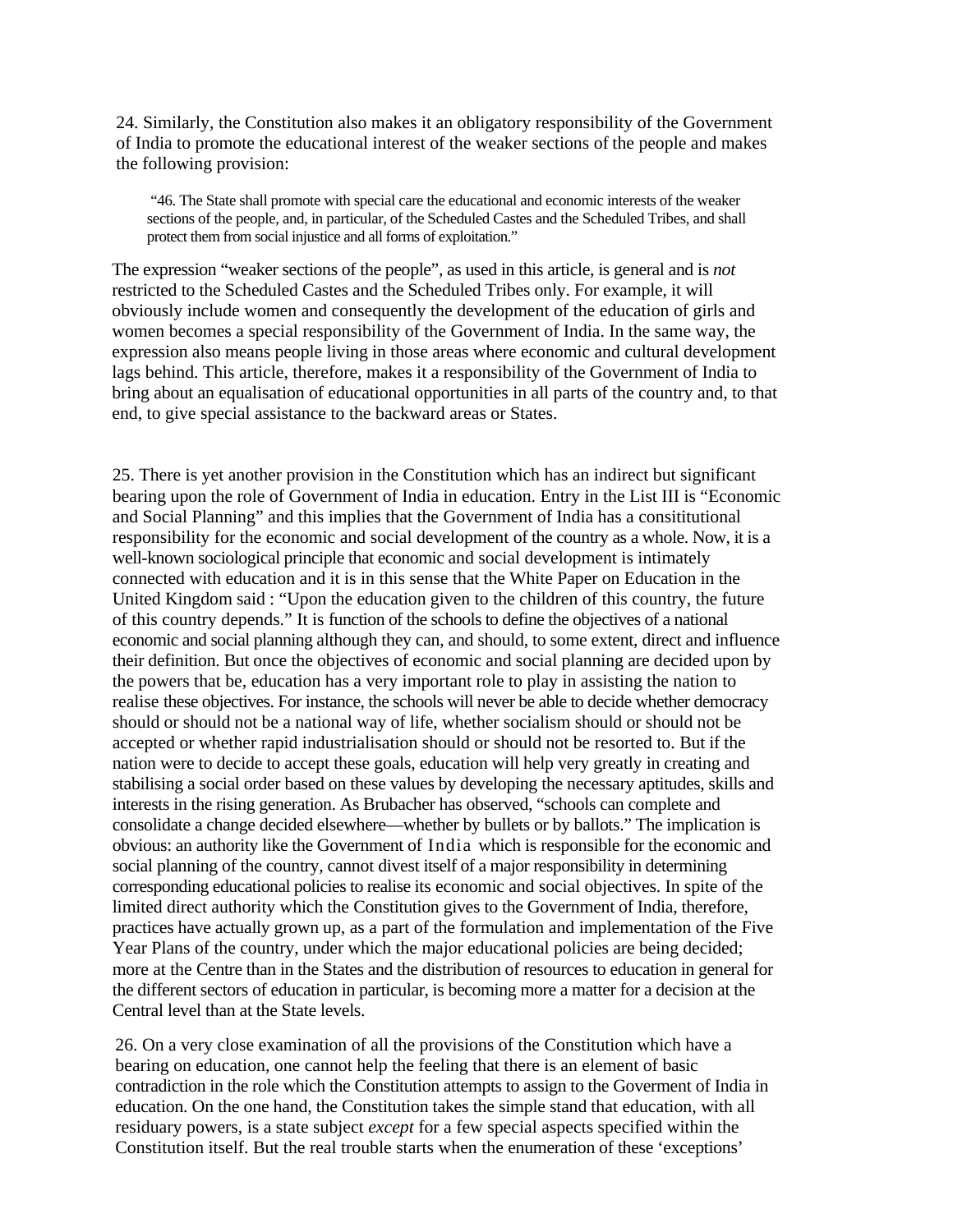begins. For instance, free and compulsory education is made an obvious exception on account of its cost and significance and Centre is given a specific responsibility for it (Art 45). Similarly, the responsibility of the Centre to equalise educational opportunities between different areas or different sections of society had also to be recognised and duly provided for (Art. 46). Then the responsibility of the Centre to safeguard the cultural interests of the minority and to see that they have adequate facilities to receive at least primary education through their own mother-tongue (Art. 350 A) as well as the special responsibility of the Centre to develop the national language (Art. 351) had also to be provided for. The need for controlled development of Higher education made it necessary to authorize the Centre to coordinate and determine standards in universities and scientific, technical, or research institutions (Entry 66 of List I) and, on account of such factors as high cost, difficulty of securing suitable personnel, the need to obtain foreign assistance, etc. Scientific research, technical education, and the higher types of professional and vocational education had also to be assigned to the Centre (Entries 64 and 65 of List I). Certain educational problems which have a large significance at present such as securing of foreign assistance (in men, materials or money) for education, training of Indians abroad, relationship with international organisations like UNESCO, participation in bilateral or multi-lateral programmes of educational assistance like the Commonwealth Cooperation Scheme or the T. C. M. had also to be left to the Centre under Entries 10 and 12 of List I. Finally, a very powerful means of central control was created when 'Economic and Social Planning' was made a concurrent responsibility (Entry 20 of List III). These exceptions are so large that they circumscribe the State authority for education very materially and make education look more like a 'joint' responsibility than like a State preserve. But this is not all. It has to be remembered that the Constitution was out to create a 'strong' Centre. It has, therefore, rested most of the important resources in the Government of India and the result is that no State has adequate resources of its own to develop education—the costliest of welfare services. Consequently the Centre, which controls the purse-strings, necessarily has the most dominating voice in the overall determination of policies, priorities and programmes. From this point of view, therefore, education begins to look, not only as a joint responsibility, but almost like a 'partnership' in which the Government of India plays the role of the 'Big Brother'. This implied constitutional role of the Government of India in education, therefore, is directly opposed to the explicit role as stated in Entry 11 of List II; and it is this basic contradiction inherent in the Constitutional provisions that leads to most of the controversies on the subject.

27. The situation is further complicated by another consideration. The role of a federal government in education is determined, not so much by the provisions of the Constitution as by conventions and practices evolved through historical developments. Perhaps the finest example of this is the Constitution of the U. S. A. itself. As is well-known, the tradition of local control in education is extremely strong in the U. S. A. and both in history and in law, education is specifically a State subject. The country has consequently developed a highly decentralized system of educational administration and it is worthy of note that the federal constitution does not even contain a reference to 'schools' or 'education'. All these factors should tend to make the role of the U. S. federal government in education extremely weak. But the facts are that federal aid to education is older than the federal constitution; and the present functions and responsibilities of the U. S. federal government in education are far heavier and more important than in several other countries where even the Constitution makes the federal government responsible for education in some way or the other. Today the U. S. Federal Government conducts a U. S. Office of Education which serves as a clearing house of ideas and information. It is also directly responsible for a number of educational programmes such as education for national defence (inclusive of the programme of the schooling of the veterans of the second World War), cooperation with other nations in a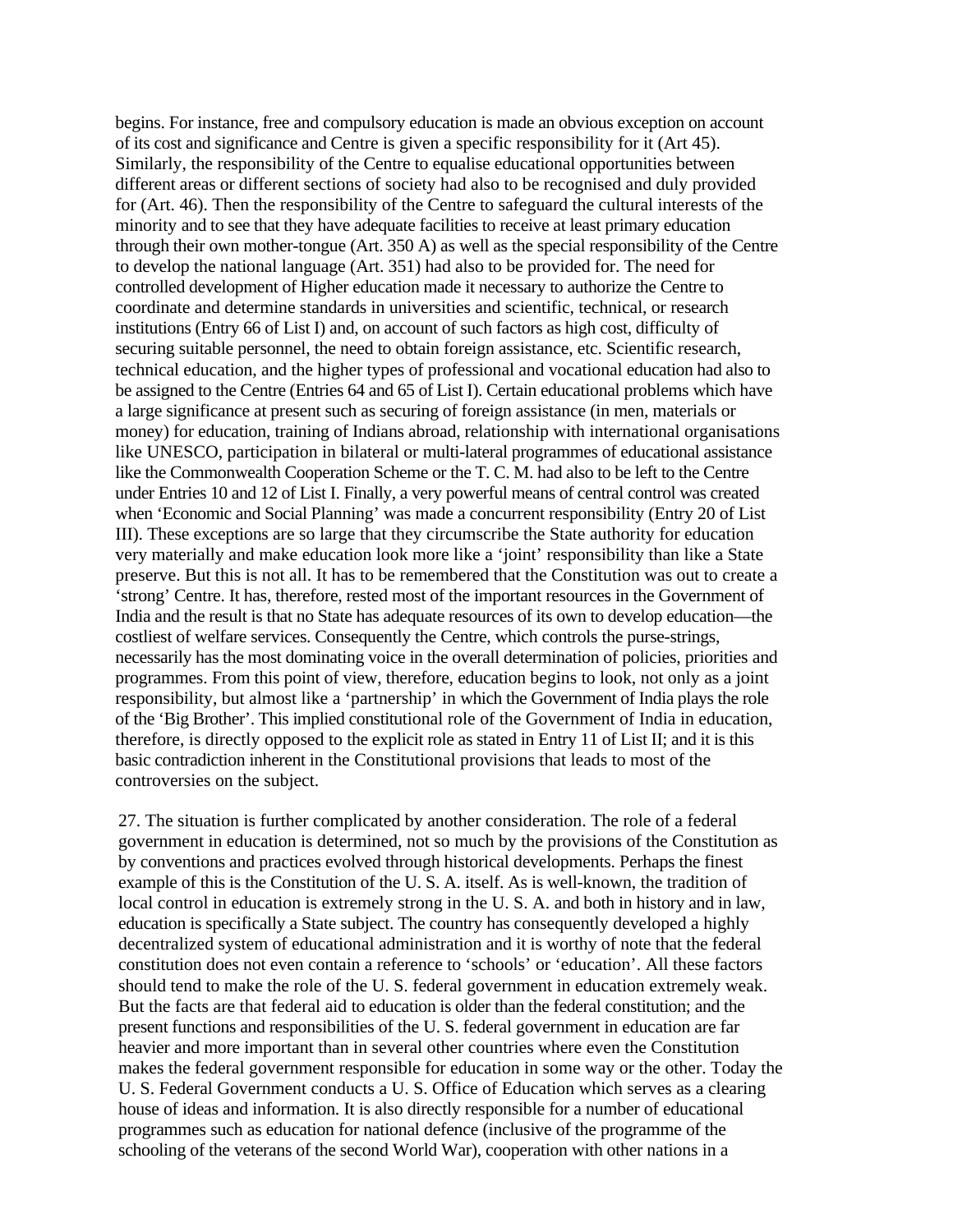world-wide educational endeavour, in education in union territories and the education of the children of federal employees residing in government reservations, in dependencies and at foreign stations. Almost "every branch of the federal government conducts several educational activities... Congress has its Committees on education in both the House and the Senate. The Supreme Court renders its interpretations in the form of decisions, as in the Dartmouth College Case, the MacCollum and Zorach decisions on public schools and religious instruction, the opinions on segregations in schools and colleges, and the interpretations on loyalty legislation affecting educators. Independent federal establishments that furnish educational service include the library of the Congress and its Copyright Office, the Government Printing Office, the Pan-American Union, the Smithsonian Institution, the National Museum, the National Gallery of Art, the National Academy of Sciences, the Commission of Fine Arts, the Atomic Energy Commission and the National Science Foundation. Much educational research is conducted in the Nation's Capital and sponsored by the Congress of the United States".<sup>\*</sup> In times of national crises, such as the depression of the 1930's, the federal government assisted a number of emergency programmes such as the Civilian Conservation Corps (CCC), National Youth Administration (NYA) Works Progress Administration (WPA), and other agencies. It has also assumed certain responsibilities for the education of backward groups like the Red Indians or Negroes. But above all, it has made large funds available for educational development without any idea of imposing federal control in education. As stated above, this tradition of federal financial assistance' without 'federal control' is very old and goes back to 1785 while the Constitution itself was ratified in 1788. The first grants to education were in terms of land, but very soon money grants were also introduced. The purposes for which federal grants were or are being given include: (1) agricultural education through the development of land-grant colleges with experimental farms and extension services attached; (2) vocational education in Secondary schools; (3) vocational training in distributed occupations; (4) vocational rehabilitation of the handicapped; (5) vocational guidance and placement; etc. All this, it must be said, is being done when the Constitution does not refer to education at all and the legal basis of all this huge and significant activity is the 'general welfare' clause in the Constitution.<sup>\*\*</sup> Hardly any other proof is needed to show that it is the historical background, and not the explicit provisions of the Constitution, that ordinarily determine the actual role of a federal government in education.<sup>\*\*</sup>

28. Assuming this thesis for the sake of argument, the relevant question is: what have been the developments in Indian education since the adoption of the Constitution and how have they affected the constitutional roles of the Government of India and the State Governments in defining and implementing educational policies? In this context, attention may be specially invited to three significant developments. The first is the growing desire to evolve a national system of education for the country as a whole. This desire found an expression as early as 1906 when the Surat Congress passed a resolution on national education. It was given a great fillip by Mahatma Gandhi in his Non Cooperation Movement of 1921. But at this time, the idea

 $\overline{a}$ 

<sup>\*</sup> *De Young :* Introduction to American Public Education, pp. 32-33.

<sup>\*\*</sup> We the people of the United States, in order to form a more perfect Union, establish justice, insure domestic tranquility, provide for the common defence, *promote general welfare,* and secure the blessings of liberty to ourselves and our posterity, do ordain and establish this Constitution for the United States of America.

<sup>\*\*\*</sup> In the Australian Constitution also, Education is left to the States, there being no express power of the Commonwealth in this respect, in the Constitution. The Commonwealth has, however, assumed control over education under its powers of grant-in-aid, and under its powers over Defence, Trade and Commerce—*Nicholas,*  Australian Constitution, p. 49.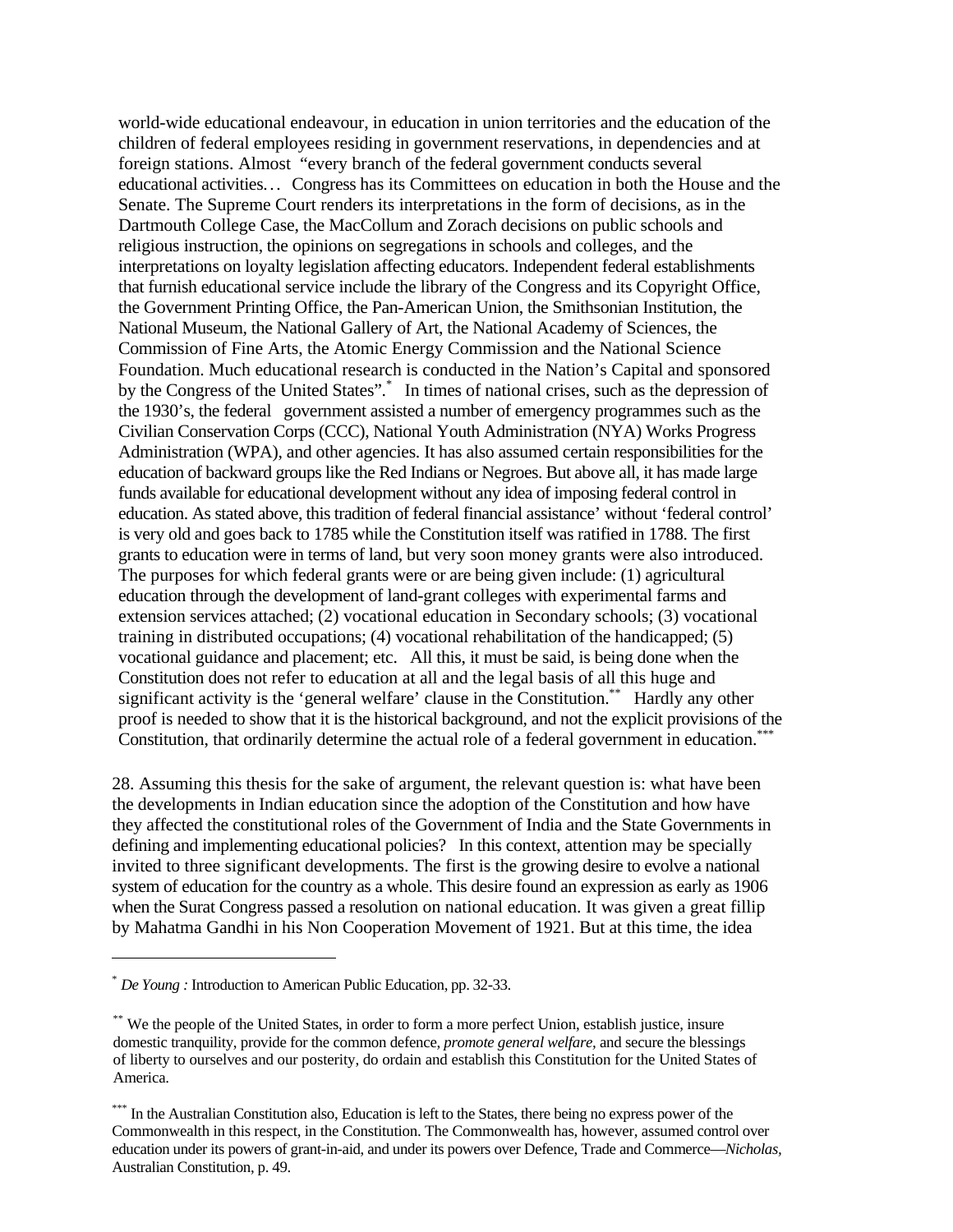was mainly restricted to few non-official agencies. When the popular Ministries came to power in 1937, the movement also assumed an official form and an attempt was now made to reorient all educational institutions to the concept of national education. This desire naturally became even stronger when popular Governments came to power both in the Centre and the States. Such a desire obviously implies the assumption of a leading role in the formulation and implementation of educational programmes by the Government of India. The same implication has been further strengthened by the growing realization of the fact that education has a *national* significance, that it would be almost fatal to the future of the nation to treat it as purely local, that a group of States each of whom is sovereign to decide its own educational policies may even do more harm than good to national solidarity, and that a Central agency to coordinate and develop a national system of education is inevitable in the present conditions when education is generally backward in all parts of the country and very unevenly developed in its different parts. It is this realisation of the national significance of education and the growing desire to create a national system of education that have led to the unprecedented activity of the Government of India in education during the last ten years and, to that extent, diminished the constitutional responsibility of the States for education.

29. A second development of the period which has also helped to give the Government of India a dominant voice in the formulation of educational policies is the revival of central grants for education to which a reference has already been made. This revival was of course inevitable in the financial and administrative set-up created by the constitution which vests all the best resources in the Centre and makes the States responsible for all the expensive social services. If the surplus resources at the Centre could have been passed to the needy States with little or no controls, the responsibility of the States for the development of education would have been strengthened. But this did not happen. The attempts of the Centre in policy-making often got mixed up with its attempts at financial assistance and thus arose the charge that Central grants are being used as levers to secure acceptance of Central educational policies. That this charge is largely unfounded will be shown later; but one result of the large Central grants for education has to be admitted: they created a situation in which a very large part of the funds needed for educational development came from the Centre through grant-in-aid. Consequently, the States have tended to lose their spirit of self-reliance and self-confidence and are developing a habit of looking up to Delhi for almost everything.

30. The third development of this period which undermined the responsibility of the States for education and this was a development which has done the greatest damage in this sector—came from outside the educational field, *viz., the* adoption of centralized planning and the creation of the Planning Commission. In the new technique of planning that has now been adopted, more and more decisions tend to be taken at the Centre than in the States. The decision on national targets, the fixation of priorities, the allocation of resources to different sectors of development or even to different programmes within the same sector of development, the allocation of resources to different States, the fixation of the Central assistance to each State—these and such other problems are mainly decided by the Planning Commission and all these affect educational policies so largely that a State Government is very often required, not to prepare an educational plan, but to fill in the blanks or details of a structure whose broad irrevocable outline has already been decided elsewhere. Even the Ministry of Education finds itself in the same weak predicament as the States *vis-a-vis* the Planning Commission. It is these developments that have contributed most to the trend to centralization in education during the last ten years and it is because of them that the responsibility of States for education has been most weakened.

31. It will thus be seen that the inherent contradiction in the constitutional position has been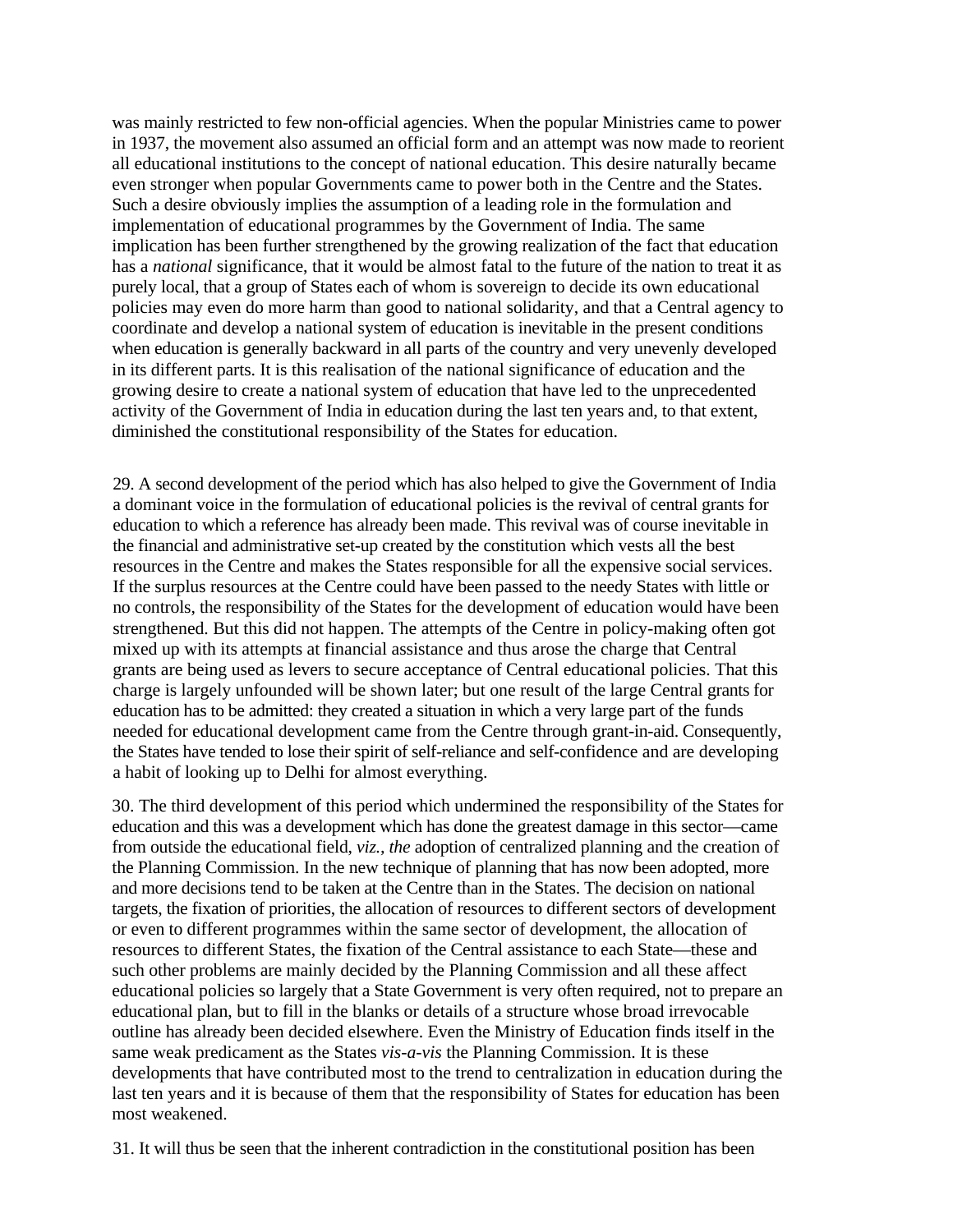still further accentuated by the developments of the last ten years and the role of the Centre has now become far more important in actual practice than in the cold print of the Constitution. It must also be remembered that these developments are not necessarily deplored. They are, in fact, welcomed in several quarters and today, a strong section of opinion in the country favours a proposal to amend the Constitution and to make education a concurrent subject. The lack of adequate leadership which is sometimes conspicuous at the State level and the frequently noticed distortion of State educational policies under immediately political or parochial pressures also tend to emphasize and strengthen this viewpoint. This equivocal position has given rise to a bitter controversy regarding the correct role of the federal government in education; and as suggested in the opening paragraphs, this problem will have to be satisfactorily solved at an early date.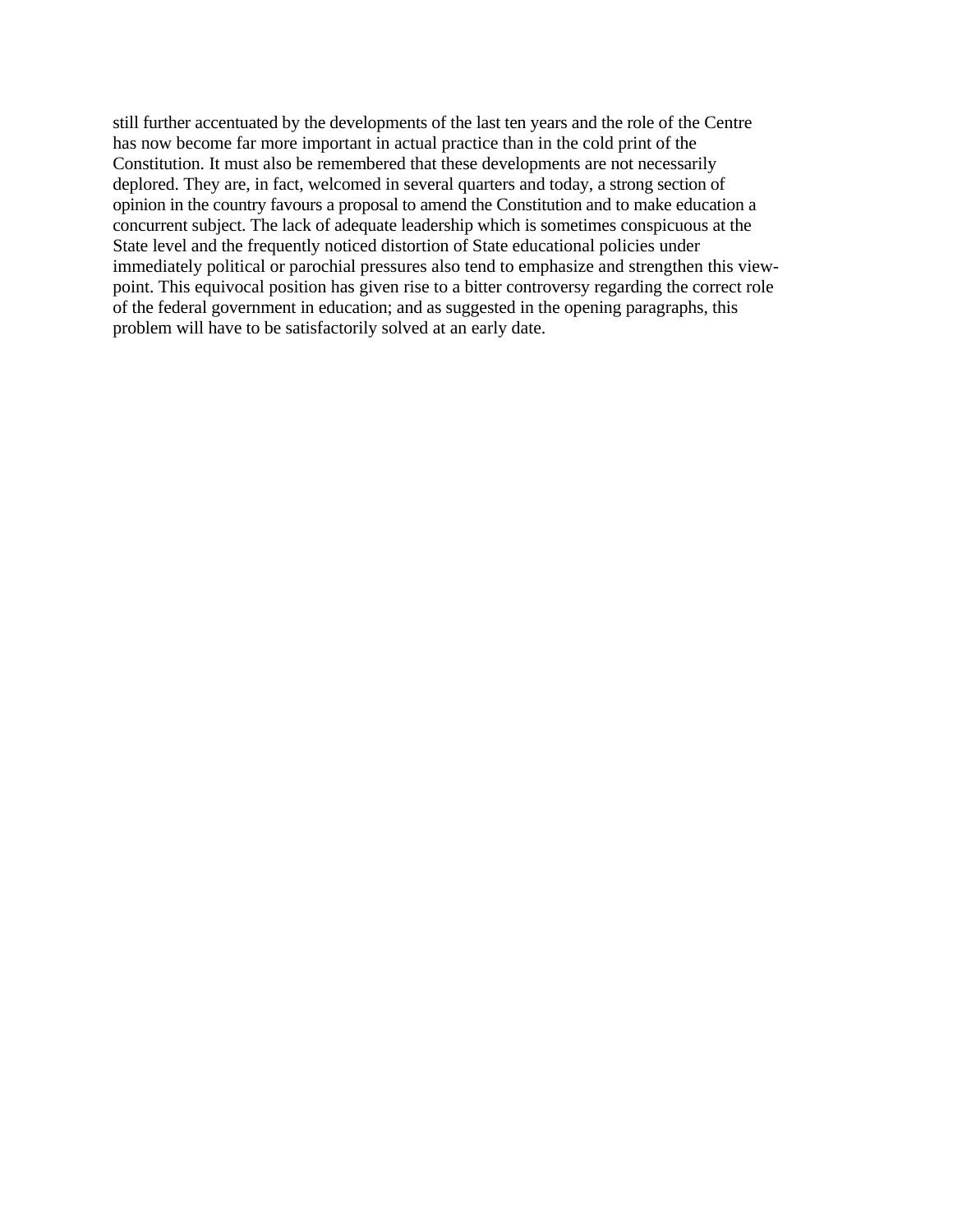#### **The Role of the Federal Government in Education—A Comparative Study**

#### **( Australia, Canada, the U. S. A. and the U. S. S. R.)**

32. The main object of this paper is to discuss the role of the Government of India in education *as it ought to be.* But before taking up this issue, it would be of advantage to make a brief comparative study of the role of the federal government in education in four selected countries—Australia, Canada, the U.S.A. and the U.S.S.R.

33. *Australia.—*Of all the countries mentioned above, Australia is an example of the weakest role that a federal government can ever play in education. The reasons for this peculiar situation are purely historical. The States of Australia were founded and grew as independent colonies and it was only as late as in 1901 that the federal government was created. By this time, every State had developed its own educational system and such a strong local sentiment and tradition for education had been created that the people did not think it necessary to invest the federal government with any authority in education. Nay, there was even a feeling that federal control and intervention in education would do great harm; and this explains why the Australian Constitution makes no reference to education and why the federal government took no steps for educational development for several years after its formation. The Australian Council for Educational Research began as a voluntary enterprise with a grant from the Carnegie Foundation; and the first attempts to form a federal agency in education were restricted to periodical meetings of the Directors and Ministers of Education of all the States for the discussion of common problems. In 1943, a Universities Commission was established and its functions were defined as follows: (a) to arrange for the training of ex-soldiers in universities or similar institutions; (b) to assist students studying in universities or similar institutions; (c) to advise the Minister with respect to such matters relating to university training and associated matters as are referred to it by the Minister for advice; and (d) to assist other persons, in prescribed cases or classes of cases, to obtain training in universities or similar institutions. It is easy to see that this Universities Commission is quite different from the Indian University Grants Commission. In 1945, the Commonwealth Office of Education was established and its functions were listed as follows: (a) to advise the Minister on matters relating to education; (b) to establish and maintain liaison on matters relating to education, with other countries and with the States; (c) to arrange consultation between Commonwealth authorities concerned with matters relating to education; (d) to undertake research relating to education; (e) to provide statistics and information relating to education required by any Commonwealth authority; (f) to advise the Minister concerning the grant of financial assistance to the States and the other authorities for educational purposes; and (g) such other functions in relation to education as are assigned to it by the Minister.

In spite of the general attitude to keep the federal government out of education as far as possible, certain educational functions had to be taken up. For instance, responsibilities for scientific and industrial research had to be assumed by the federal government and the *Commonwealth Scientific and Industrial Research Organisation* was set up with the object of placing "at the service of producers throughout Australia, both in primary and secondary industries, the highest ability and the most advanced knowledge in order to reduce the cost and increase the volume of production". As a further development of the same trend, the National Australian University was established at Canberra in 1948. It has been empowered to establish research schools, including a School of Medical Research, a Research School of Physical Science, a Research School of Social Science, and a Research School of Pacific Studies. The University is exclusively engaged in research and the benefit of its work extends to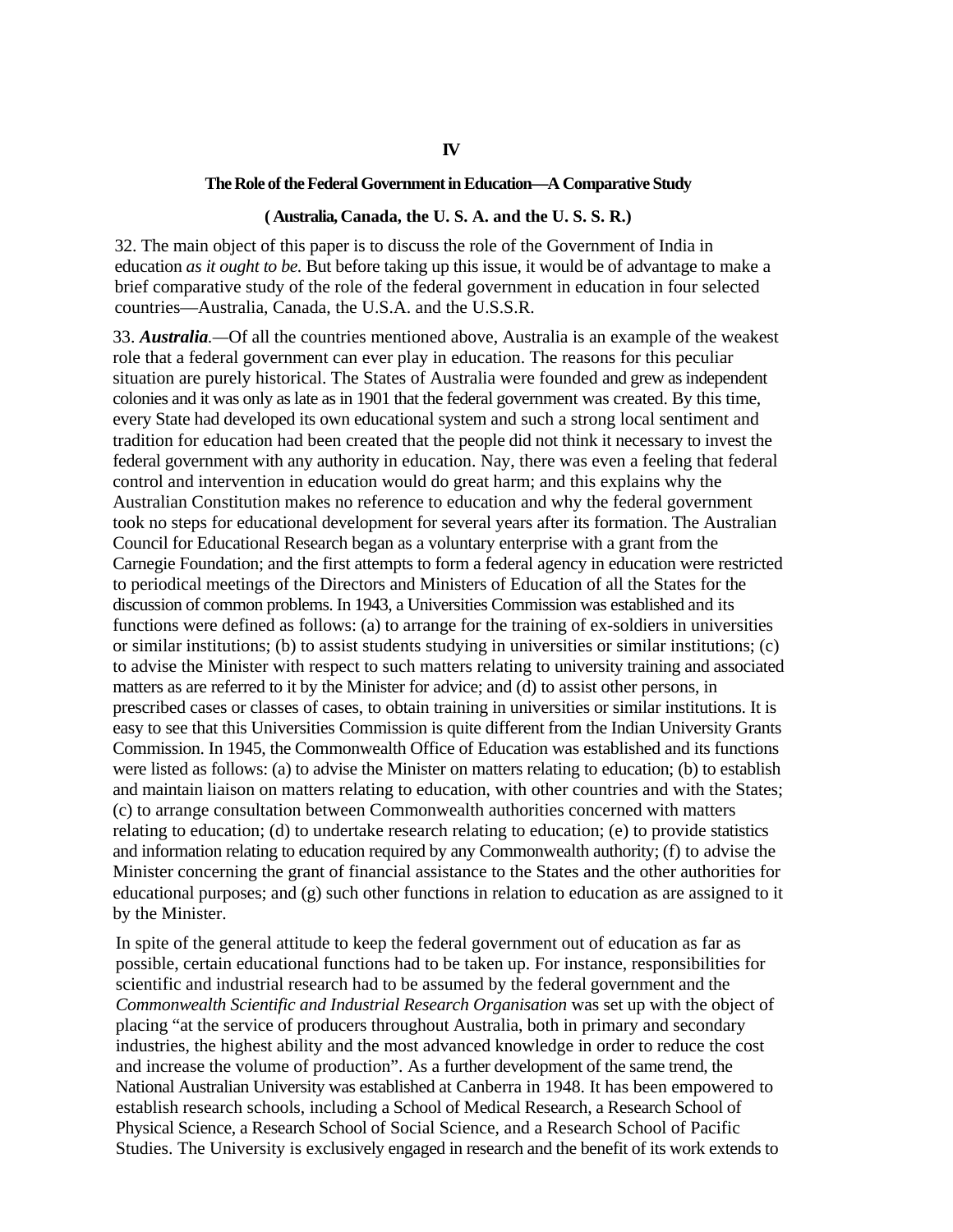the whole of Australia and all the countries and Island of the Pacific. Similarly, the federal government has had to assume responsibility for the education of the Maoris. It has also established one model pre-school centre in each State capital and has taken upon itself the responsibility to organise a National Fitness programme.

Some explanation is needed about the power of the federal government to give financial assistance. In the first place, the federal government in Australia has the sole power to levy major taxes and the proceeds are distributed to the States on some general principles which have no relationship with the scale of State expenditures. These financial allocations cannot, therefore, be described as 'grants' or 'assistance' in the proper sense of the term. But off and on, the federal government does give grants for some educational purposes from its own resources. For example, grants were given for the establishment of a School for Aeronautical Engineering in the University of Melbourne and a School of Public Health and Tropical Medicine in the University of Sydney. As an aid to the National Fitness programme, the State Grants (Milk for School Children) Act was passed in 1950 and provision was made for supply of milk to children under 13. The scheme is to be administered by the States and the expenditure is to be reimbursed by the federal government.

34**.** *Canada.* The role of the Canadian Federal Government in education is similar to that in Australia with two major differences: (1) the problem of linguistic and religious minorities is acute in Canada and needs special safeguards, and (2) it is more influenced by the developments in the U.S.A.

As is well-known, the present Dominion of Canada arose out of a fusion of British and French colonies. The French-speaking people who are mostly Roman Catholics are a minority in the Dominion as a whole but a majority in certain parts such as Quebec and the position of the English-speaking people, who are mostly Protestants, is just the opposite of this. Special safeguards for the interests of minorities had, therefore, to be provided in the federal constitution—the British North America Act of 1867—which lays down that the educational rights enjoyed by the religious minorities prior to their entry into the Dominion shall not be abrogated and, in cases of dispute, provides appeals to the Governor-General-in-Council and to the Privy Council in London. Safeguarding the educational rights of minorities is thus an essential federal responsibility in Canada.

The federal government in Canada is also constitutionally responsible for the education in the territories, for the education of Red Indians and Eskimos, and for training for national defence. As in Australia, scientific and other research has become a federal responsibility and the "National Research Council, in conjunction with the national research laboratories in Ottawa, maintains laboratories, offers scholarships to research students, and pays grants-in-aid for investigations conducted at the University level by Provincial Departments of Education".\* As in the U.S.A., Canada also has made large land and money grants for education and assists programmes of vocational and technical education in schools. There is, however, no Federal Ministry or Department of Education, not even an Office of Education as in the U.S.A. or Australia. There is a Dominion Bureau of Statistics which publishes, as one of its multifarious duties, an Annual Survey of Education in Canada. There is also a Canadian Education Association which collects and publishes research studies and generally functions as a clearing house for information and ideas. Recently, the federal government has given financial assistance for increasing staff salaries in universities and it also bears the expenditure on school broadcasts. All things considered, therefore, the general opinion is "that the part played in education by the Dominion Government in Canada is important, but neither extensive nor expending".

 $\overline{a}$ 

<sup>\*</sup> *Cramer and Browne :* Contemporary Education p. 145. \* *ibid.,* p. 146.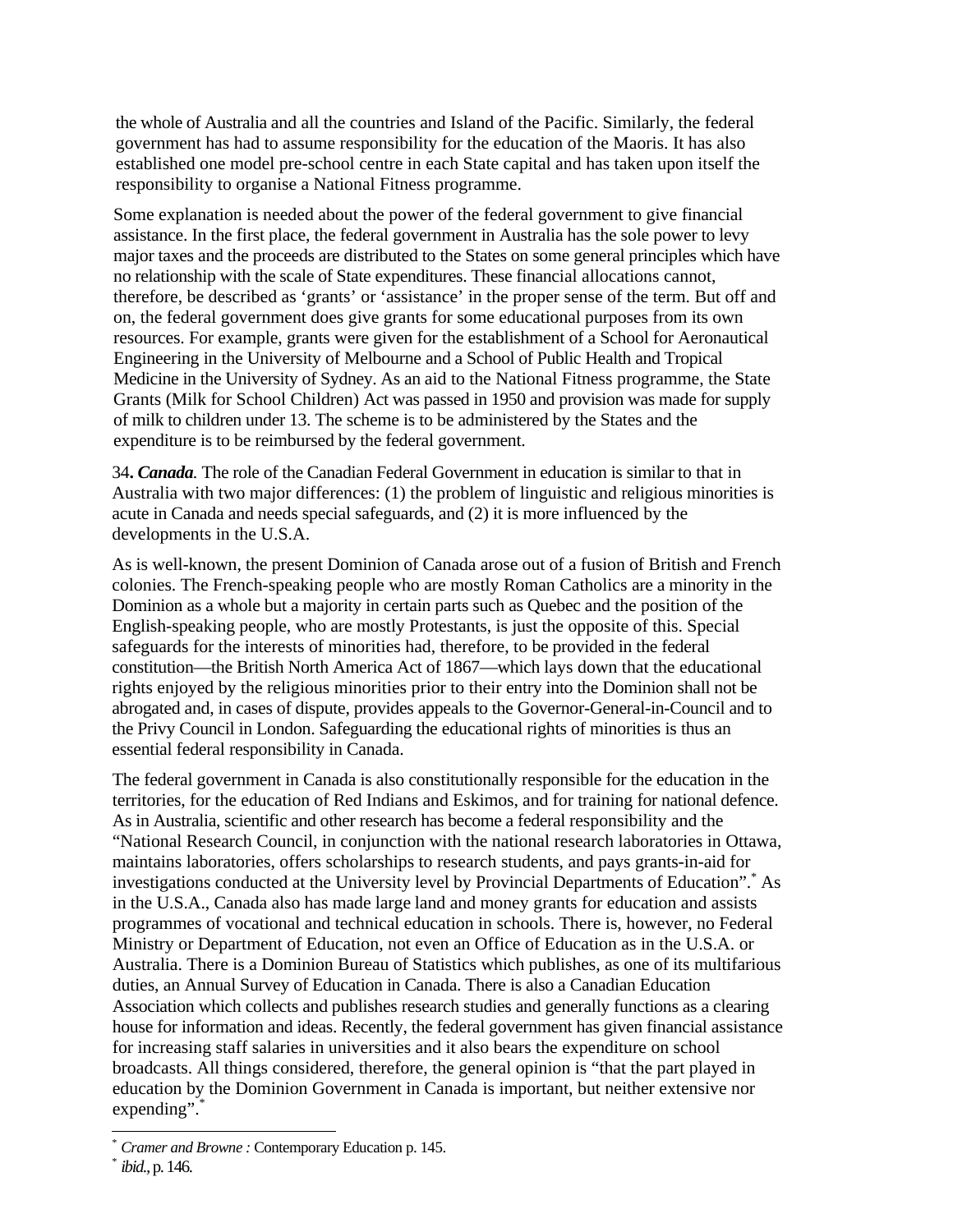35. *The U.S.A.—*A reference has already been made in paragraph 25 to the different activities of the US Federal Government in education and it is, therefore, only necessary to refer briefly here to the modern trends in the US education which will ultimately result in a substantial increase in the federal participation in educational development.

One of the most important modern trends of thinking in the USA is that education is also a national responsibility and that, whatever justification there may have been for leaving it exclusively to the States in 1788 when the Constitution was framed, the entire position has to be examined afresh in the light of present day requirements. In fact, it is readily pointed out that the position of exclusive State responsibility for education adopted in 1788 has already become obsolete and that the federal government has, during the last hundred and seventy years, developed a number of very significant and large-scale educational functions to meet the demands of changing times. The most pointed example of this is the recent federal effort to scout for talent in scientific studies and to improve science education when it was realised that the USSR was probably outstripping the USA in the development of science; and all that is now urged is that the federal role in education will have to be expanded still further if the USA has to hold her own in the modern world.

Assuming that the federal government shall expand its educational activities, the direction in which this expansion should take place is the next important issue to be discussed in this field. One important area suggested is federal grants for 'general education'—which corresponds to the free and compulsory education visualised in Article 45 of the Indian Constitution—with a view to 'equalising educational opportunities'. In no country of the world has so much research and study been carried out on this problem as in the USA. The work really started with a study of educational facilities provided by the local communities on whom, not very long ago, the entire responsibility for general education was made to rest. It was discovered that the 'educational load' of communities, as shown by the number of children to be educated, varied largely from place to place—rural and agricultural districts generally had more children per 1000 of population than urban and industrialised districts. Secondly, the 'ability' of the communities to support education, as measured by their taxable capacity also showed large variations and very often, a community with a poor 'ability' to support education was required to carry larger 'educational load'. Thirdly, the 'effort' of the community for education, as measured by the percentage of its taxable capacity raised and devoted to education, also showed large variations; and finally, the educational 'achievements' of the different communities showed extreme variations—some communities providing a very high standard of education to all the children, while others could neither enrol all children nor maintain adequate standards in schools. What is worse, it was found that several communities made the greatest 'effort' to provide education and yet, either because of poor 'capacity' or heavy 'educational loads' or both, they could only show a poor standard of 'achievement'. Such disparities are increased rather than decreased by the system of 'matching grants' which give more to the rich than to the poor. To remove all these shortcomings and to provide equality of educational opportunity for all children, which is a fundamental need of democracy, the State Governments have given up the idea of grants-inaid on the basis of matching funds alone and have supplemented it by a new system of grantin-aid on the basis of equalization. The process is complicated but it works out somewhat on the following lines: In the first instance, the State prescribes what is called a 'foundation programme' that is to say, a minimum programme below which no community can be allowed to fall. The programme includes targets for enrolments, teachers' salaries, school buildings, provision of health services (inclusive of school meals) and other contingent expenditures so that it is both a qualitative and a quantitative programme. The second step in the process is to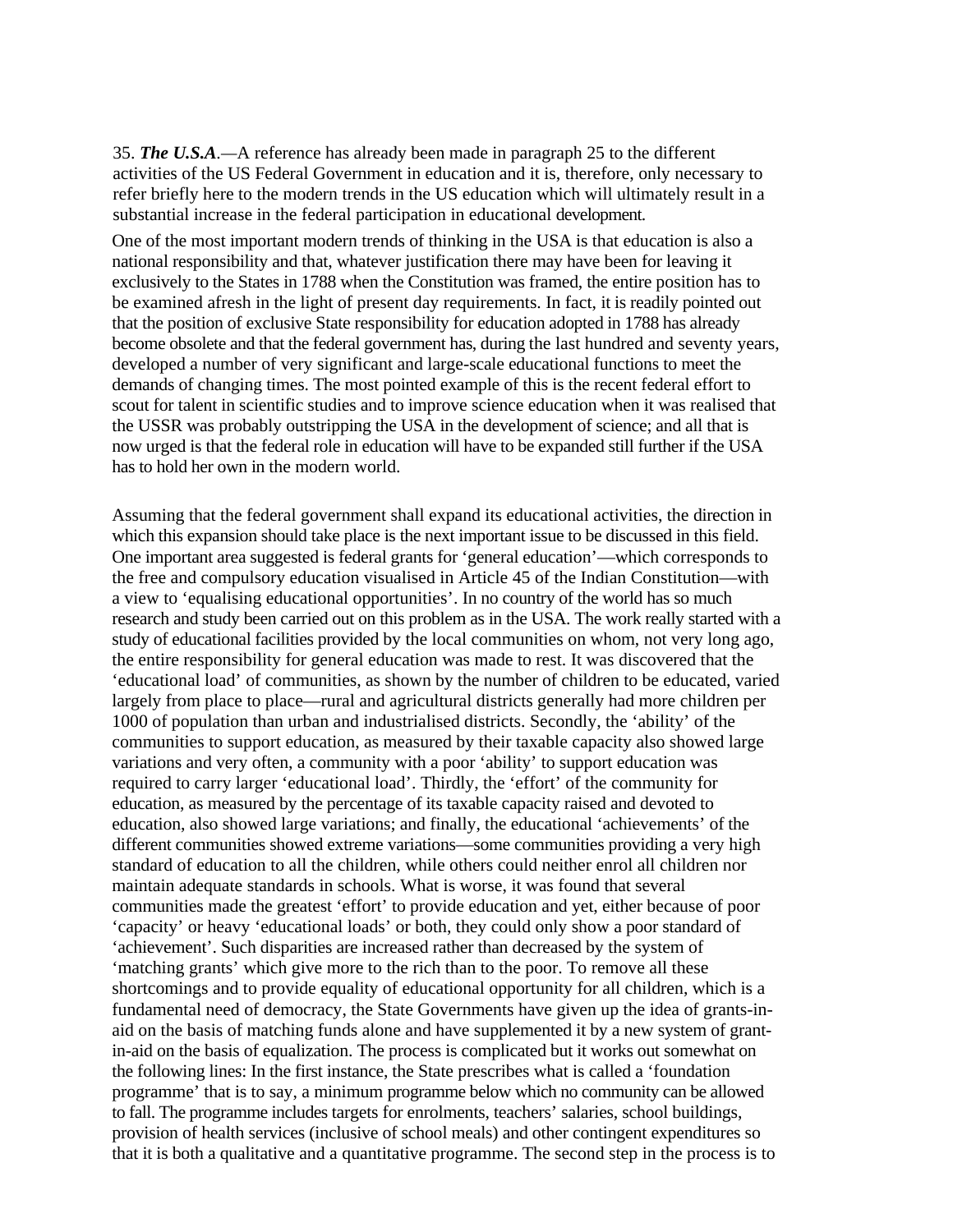work out the total cost of this programme for each community; and the third step is to determine the 'reasonable' effort which the local community is expected to make. The difference between the total cost of the foundation programme and the reasonable effort expected of the community.

These ideas which have now come to stay at the community level are being naturally extended to the State level and studies made so far have shown that the States themselves exhibit wide variation in 'educational loads', in 'abilities', in 'efforts' to support education and in 'achievements'. Consequently, a demand is now being put forward to the effect that 'equalization of educational opportunity' must be accepted as a Federal responsibility. The federal government, it is said, must lay down a minimum foundation programme for all States and must give equalisation grants where necessary on principles similar to those mentioned above. It is also evident that the support for this concept of federal aid to education is rapidly gaining ground and that it is only a matter of time when federal grants for equalisation of educational opportunities would be generally available.

The main argument against this wholesome and urgent reform is the fear that federal aid to education will necessarily be followed by federal control. There are several thinkers who would rather refuse federal aid than have federal control. But an equally strong argument is now being put forward that federal aid can and should be given without federal control. "According to many fiscal experts," writes De Young, "no sound programme of local or state taxation can be devised and established which will support in every community a school system that meets minimum acceptable standards. Time can never efface the inequalities in natural resources that exist between states. Therefore, unless the federal government participates in the financial support of the schools and the related services the less able areas, several million children in the United States and the outlying territories and possessions will continue to be denied the educational opportunities that should be regarded as their birthright. Most recommendations and recent proposals for federal aid stipulate positively that such grants shall not entail federal control over education. They also specify that the money shall be apportioned to the states, except that for cooperative educational research, which shall be administered by the United States Office of Education. Several decades ago Rutherford B. Hayes, then President of the United States, sent to Congress a message in which he said: "No more fundamental responsibility rests upon Congress than that of devising appropriate measures of financial aid to education, supplemental to local action in the states and territories and in the District of Columbia. This challenge has not yet been adequately met. Federal aid to public education is one of the moral 'musts' of America."\*

Apart from this major 'equalisation' aid for general education, the following programmes have also been suggested for federal assistance:

- (1) Scholarships and Fellowships in Higher education to be made available to undergraduate, graduate and professional students (scheme to be administered by the States):
- (2) Scholarships for talented youth in Secondary Schools;
- (3) Improvement of teacher education; and
- (4) Educational experimentation and pilot projects.

36. *The U.S.S.R.—*The three examples given so far are those of countries which have accepted democracy as a way of life and which also have a federal form of government. The

 $\overline{a}$ 

<sup>\*</sup> *De Young:* Introduction to American Public Education, p. 519.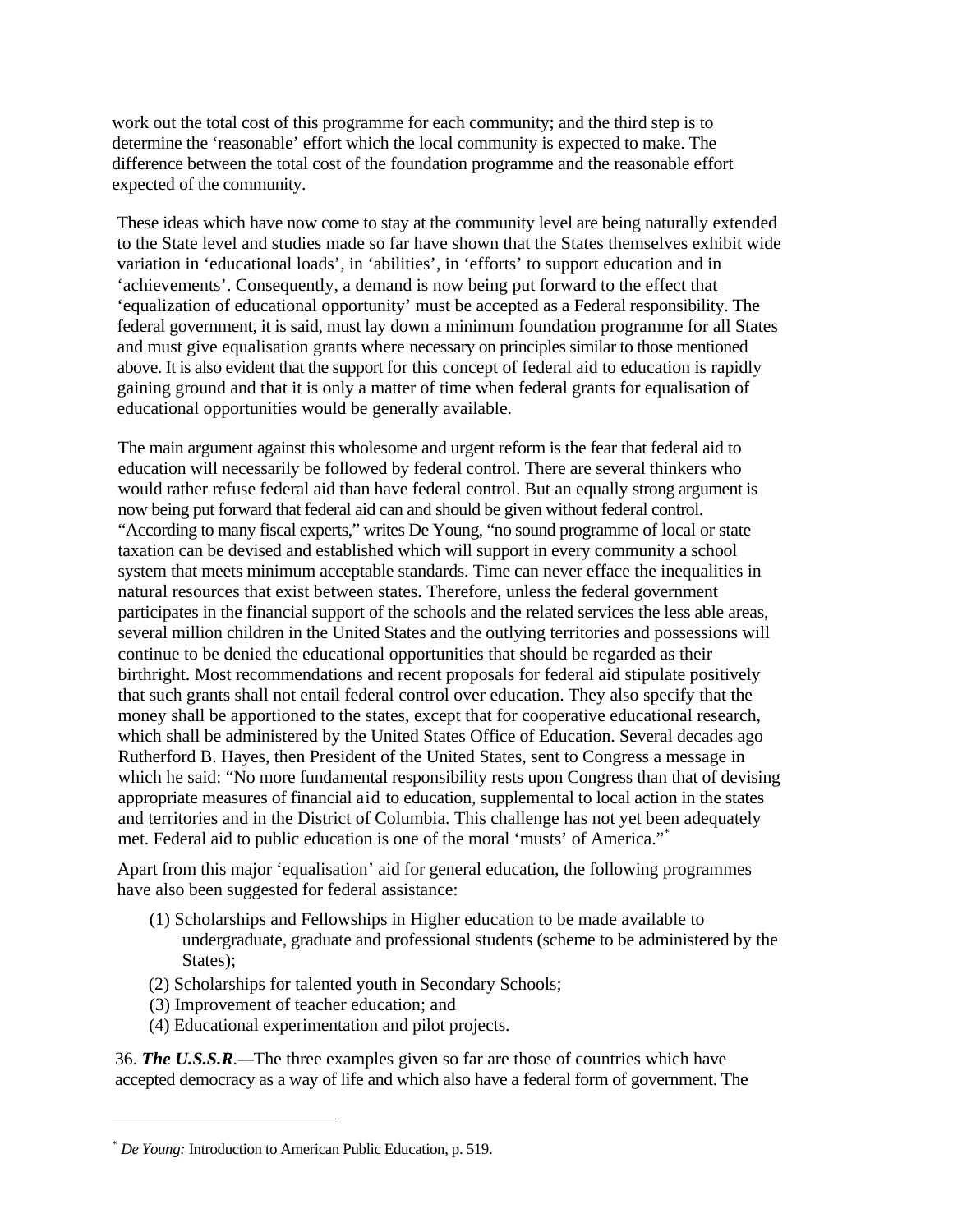U.S.S.R., on the other hand, is a totalitarian state with a federal form of government and it would be interesting to compare the role of the federal government in education under such a system.

There is no federal Ministry of Education in the U.S.S.R. and this may lead one to suppose that the Soviet Union has a decentralized system of education. Nothing can be farther from the truth; and in no country of the world is education so rigidly controlled by a central authority as in the U.S.S.R. This paradox, therefore, needs some explanation and it can be understood only in terms of Soviet philosophy and administrative techniques.

Under communist philosophy, the most important objective in education is to create the "new Soviet Man" which means a person who is fully imbued with the philosophy of communism and who becomes an efficient and loyal worker of the State in the field to which he may be ultimately assigned. In the Soviet system, therefore, the highest significance is attached to the control of the contents of education and of all the media which influence the thinking of men such as films, radio, television, concert-hall, the theatre, press, books, lecture platform, etc. The determination of the contents of education and the control of all media of communication in such a manner as to produce the one effect desired on the minds of all men becomes, therefore, a responsibility of the highest Soviet authority. It is the authorities at the federal level, therefore, that determine the curricula and methods of instruction to ensure that education is in line with Party and State Policy. Once decided, these curricula and methods are adopted in *every* school in order that a uniform education could be planned and implemented for the nation as a whole. All the different agencies that administer education at lower levels—from the State to the local Soviet—have no control over these fundamental issues and their main responsibility is to provide the necessary facilities to give effect to these Central decisions.

Secondly, the communist philosophy attaches the highest significance to the provision of free and compulsory education for every child and for the provision of Higher education to every gifted child according to his capacity because it is only under such a system that the new Soviet Man can be created. In the planned and centralized economy of the U.S.S.R., therefore, all the necessary funds required for the educational programme are provided from the common financial pool and then allocated to the different subordinate units. In other words, the federal financial resources of the U.S.S.R. are fully pledged for the support of education and for ensuring equality of educational opportunity for all.

It has also to be remembered that the U.S.S.R. is an example of educational control by a single party. Speaking from a purely technical point of view, it is possible to describe the different levels in Soviet educational administration to which specific functions have been allocated by law. But as the Communist Party alone controls every administrative unit from the lowest to the highest, the entire control of education is centralized in the Communist Party and delegations of administrative authority to lower levels makes no difference in this respect.

Subject to these three general observations in which the situation in the U.S.S.R. is not strictly comparable to other countries, the role of the U.S.S.R. federal government in education may be stated as follows :—

(a) There is a Union-Republic Ministry of Higher Education in Moscow (known briefly as the RSFSR Ministry of Higher Education). It exercises supervisory control, including control of general academic standards over *all* Soviet Higher educational institutions and semiprofessional schools. It controls teaching staff, curricula, textbooks, enrolment quotas and the assignment of graduates. The Soviet Universities have no autonomy as we understand it—they are merely departments of the State.

(b) The RSFSR Ministry of Higher Education is also charged with the task of anticipating and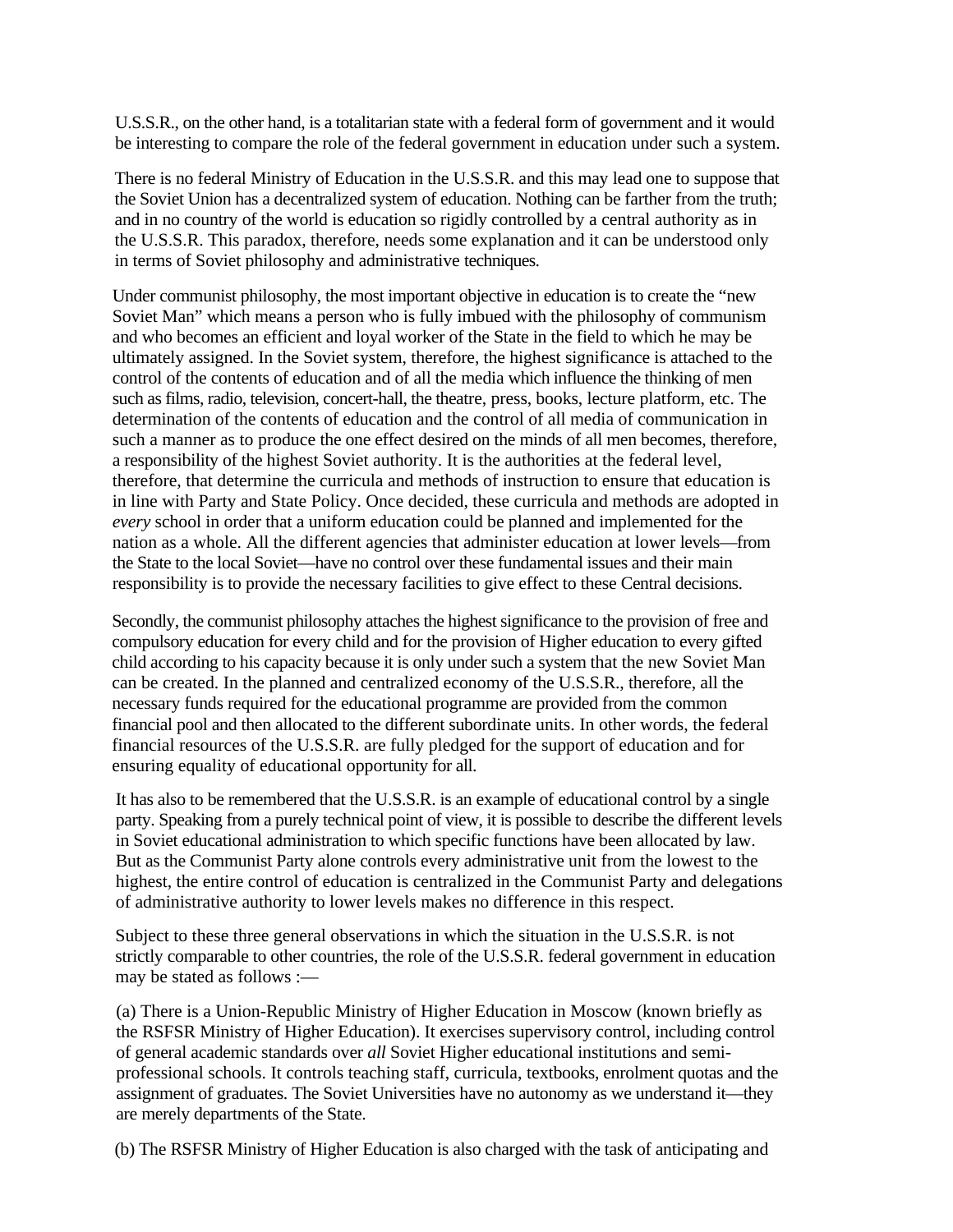meeting *all* needs for man-power in the USSR. In the planned economy that the USSR is trying to build up, it is of the highest importance to train the manpower and to discover the new techniques required for the expanding economy and it is, therefore, an important objective of Soviet Higher education to prepare qualified specialists for all branches of national economy and culture. A very elaborate procedure has also been evolved to discharge this responsibility. Each Ministry works out its requirements of personnel in precise detail and these form an integral part of its development plan. When the national plan is finalised, therefore, it also includes the total requirements of man-power of all categories and it becomes the main object of the educational plan to train and supply this personnel. This most significant task, as stated above, is mainly entrusted to the RSFSR Ministry of Higher Education.

(c) The RSFSR Ministry of Higher Education also conducts an Academy of Pedagogical Sciences and through it, takes a lead in formulating standard study programmes, working out new procedures, setting up criteria for academic attainment, conducting educational experiments or broadcasting their results, etc.

(d) At the federal level, there is also a RSFSR Ministry of Culture which deals mainly with cultural-educational establishments for adults including those concerned with music, art, drama, movies, ballet, public libraries and lectures, houses of culture, museums, rural clubs, etc. In the democratic countries, recreation is a purely private enterprise. In the USSR, it becomes, in keeping with the communist philosophy, a controlled and significant activity of the State and both its content and method, like those of education, are severely controlled from the federal level.

(e) The USSR federal government also performs the usual non-controversial functions assigned to this level, such as (1) collection of statistics and data and (2) arranging for consultations between State Ministries of Education and co-ordinating their activities.

But as may easily be imagined, these consultations do not have much significance. The most effective discussions in policy-making take place at Communist Party Congresses and "resolutions having significance for the general educational development of the whole country are promulgated by the Supreme Soviet of the USSR and the USSR Council of Ministers. Such decrees specify, *inter alia,* the types of schools to be established, basic organisation, academic programmes to be followed and general provisions regarding compulsory education".\*

37. There are, it is true, a number of other federations in the world. But a detailed examination of education in all or even some of them is not very essential to this study. The four States examined here illustrate all the important issues involved and the study of other federations would only repeat them in various combinations.

38. The foregoing studies show, apart from the general characteristics of federal functions in education and the manner of implementing them, a few other interesting principles useful to an examination of the problem under review. To begin with it may be said that Australia stands at one end of the ladder as having the weakest role in education while the USSR stands at the other as having the strongest one while intermediate positions are occupied, in order of an increasingly important role, by Canada and the USA. India, it may be noticed, stands somewhere between the USA and the USSR. Having accepted democracy as a way of life, it would not centralise education under the federal government as has been done in the USSR. The Constitution, therefore, had to adopt a model more in keeping with democratic traditions and it is not surprising that the model of the USA where education is a State subject was selected for the purpose. But no country can solve its problems by mere imitation and the

 $\overline{a}$ 

 $*$  U.S. Office of Education : Education in the U.S.S.R.,  $p.21$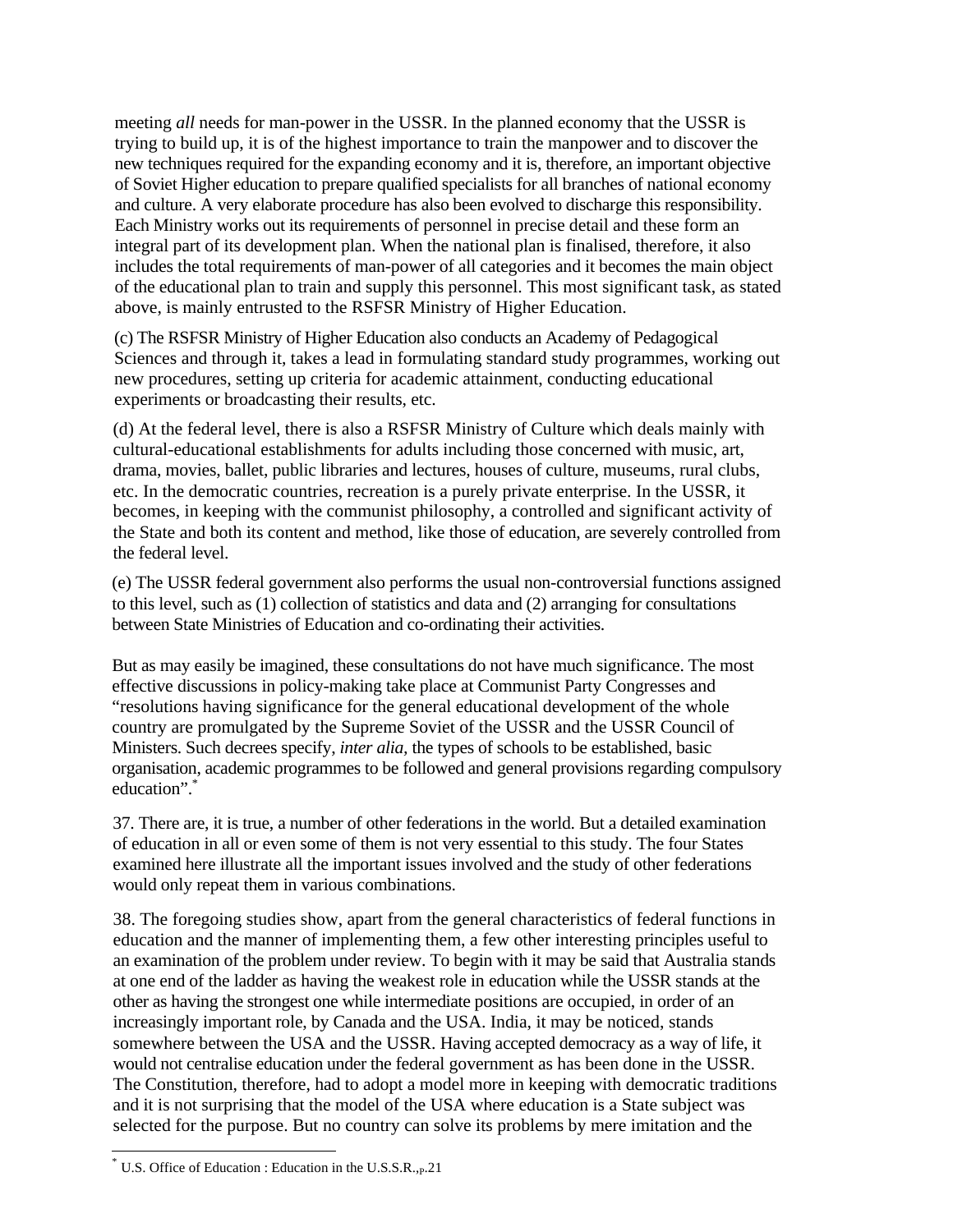general model of the USA had to be modified on account of three reasons: (1) The American Constitution provides for strong State Governments with residuary powers vested in the States while the Indian Constitution wanted to create a strong Centre with residuary powers vested in the Centre; (2) Education in the USA is fully developed and the States are doing so much for it and so well that the need of federal action does not arise in most matters, while in India education has yet to be developed and the States would not be able to do so unless the Centre played a more prominent role of leadership and assistance; and (3) Allowance had to be made for the conditions peculiar to India and for the fact that the role of the federal government in the USA itself was expanding in certain directions which it would be very advantageous for India to copy. These basic considerations, which appear to have led the framers of the Constitution to deviate from the USA model and to endow the Indian federation with more powers and responsibilities in education, are still applicable and it is quite clear that, in the ultimate solution of the problem, India will be found to be holding a position intermediate between the USA and the USSR.

**V** 

#### **The Role of the Government of India in Education—as it is and as it ought to be**

39. In view of the studies made in the preceding sections—the historical study in Part II and the comparative study in Part IV—it is now possible to take up the thread of the argument where it was left in Part III—the analysis of the contradictions and conflicts in the existing educational role of the Government of India—and to discuss how this role could be reorganised in the near future.

40. When one examines the role which the Constitution assigns to the federal government in education (or the role which it has now come to play in actual practice) and compares it with the role which other federal governments play in education, or even with the role which the Government of India itself played in the earlier years of our history, one can easily conclude that the following activities may be undoubtedly regarded as "federal functions in education":

- (1) Educational and cultural relations with other countries;
- (2) The clearing house function of collecting and broadcasting ideas and information;
- (3) The coordinating function of harmonizing the educational activities of the Centre and the States;
- (4) Education in the Union Territories;
- (5) Scientific research;
- (6) Technical education;
- (7) Propagation, development and enrichment of Hindi;
- (8) Preservation and promotion of national culture inclusive of patronage to national *art;*
- (9) Patronage to the study of ancient Indian culture in general and the study of Sanskrit in particular;
- (10) Education of the handicapped;
- (11) Promotion and coordination of educational research;
- (12) Special responsibility for the cultural interests of the minorities;
- (13) Responsibility for the weaker sections of the people *i.e.* the Scheduled Castes and Scheduled Tribes;
- (14) Responsibility for strengthening national unity through suitable programmes and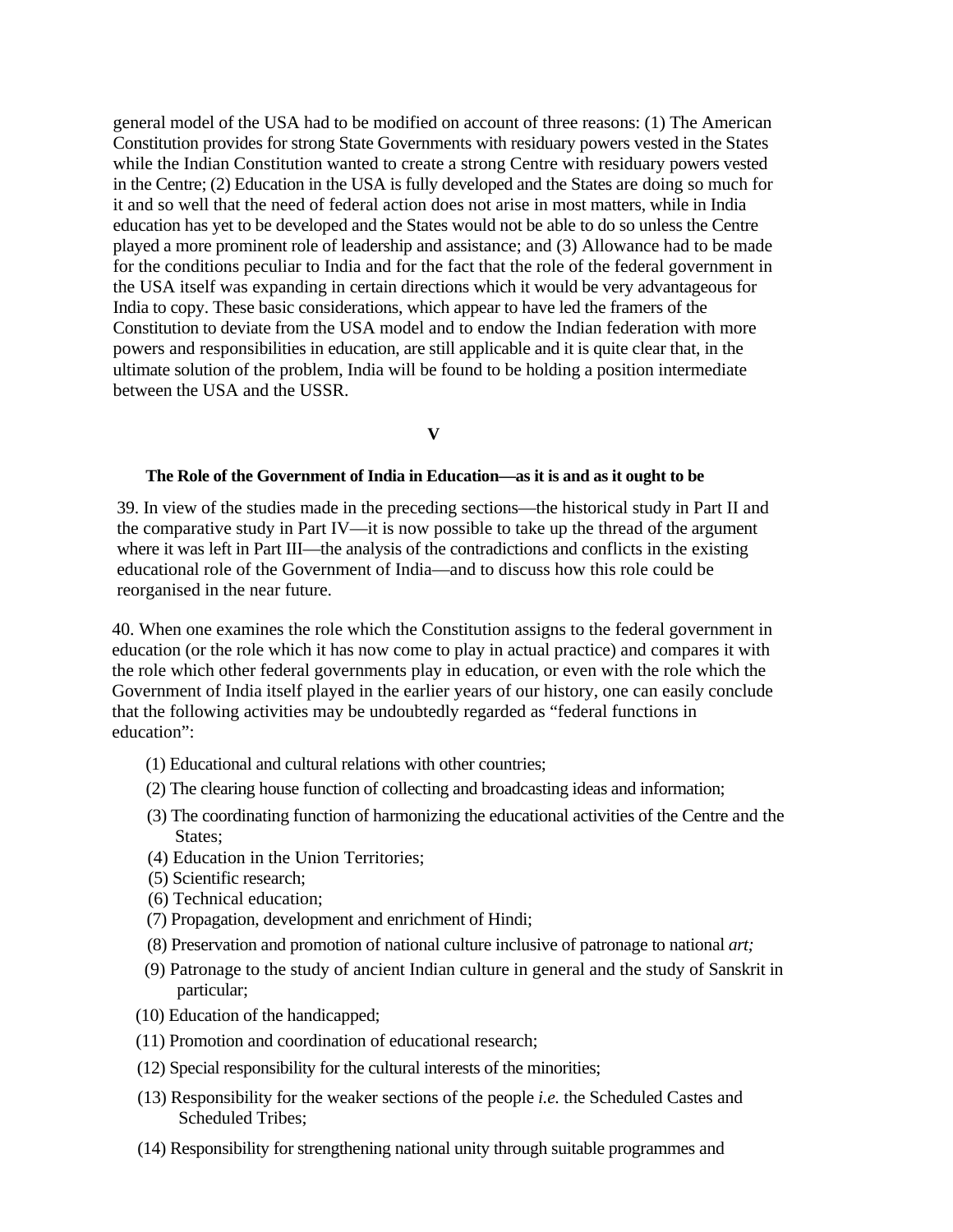particularly through those of emotional integration;

- (15) Grant of scholarships in an attempt to scout for talent, especially at the University stage;
- (16) Advanced professional and vocational training; and
- (17) Maintenance of Central Institutions or agencies for education; and
- (18) Provision of free and compulsory education up to the age of 14 years.

41. These eighteen functions may be broadly divided into two groups—the exclusive and the concurrent. The first four functions obviously fall in the 'exclusive' group since no State Government can perform them. The remaining fourteen functions fall into the 'concurrent' group in the sense that every State Government will have to participate in these programmes both on its own initiative and as an agent of the Government of India; but the over-all responsibility for these matters whose national significance is universally recognised would be on the Government of India.

42. 'A few explanatory remarks are perhaps necessary in support of the federal character of these eleven functions. In so far as *scientific research* and *technical education* (the fifth and sixth functions), are concerned, it may be stated that they have been accepted *as* federal functions everywhere. In India, the Federal responsibility for them is far more significant at the present moment, partly because scientific and Technical education is not adequately developed in the States and partly because a good deal of finance and technical help is being made available by a number of advanced countries to assist educational progress in India. The seventh function, *viz., the development of Hindi,* the national language, is naturally a peculiar and special responsibility of the Government of India. It has hardly any parallels in the western world; but a similar problem has to be faced in Asiatic countries with a multi-lingual population such as Malaya or Philippines. The eighth function, *viz., the preservation and promotion of national culture,* inclusive of patronage to national art, is an important federal function in almost all the countries. In India also, this function was assumed fairly early and its significance has increased very largely in the post-Independence period owing to the disappearance of the Indian Princely order which was well known for its patronage to art. The ninth function, *viz., the study of ancient Indian culture in general and that of Sanskrit in particular, also becomes a* federal responsibility in India. These studies, which have no immediate utilitarian value, are likely to be pushed to the background in the stress of present day demands and it is, therefore, a duty of the federal government to conserve this heritage of centuries and to pass it on to the successive generations as a source of inspiration.

43. The Government of India has also had to assume some responsibilities for *the education of handicapped children,* the tenth function. This is both a philosophic and a practical need. The handicapped children are 'a weaker section of the people' and their education and economic improvement thus becomes a responsibility of the federal government also under Article 46 of the Constitution; and even from the strictly practical point of view, it would not be feasible and financially worthwhile for every State Government to provide the necessary trained personnel and costly equipment required for the purpose. The decision of the Government of India to enter this field to do some pioneer work and to assist the State Governments and the voluntary organisations working for this cause has, therefore, been generally welcomed. In fact the demand is for a much larger expansion of the federal activities in this sector than what is visualised at present.

44. The eleventh function, *viz., the promotion and coordination of educational research* is a federal function in Australia and the U.S.S.R. but not in the U.S.A. or Canada where well-organised non-official agencies attend to it. But in the peculiar conditions of India at present, this has to be a federal function. Hardly any effort has been made so far to set up Research Bureau in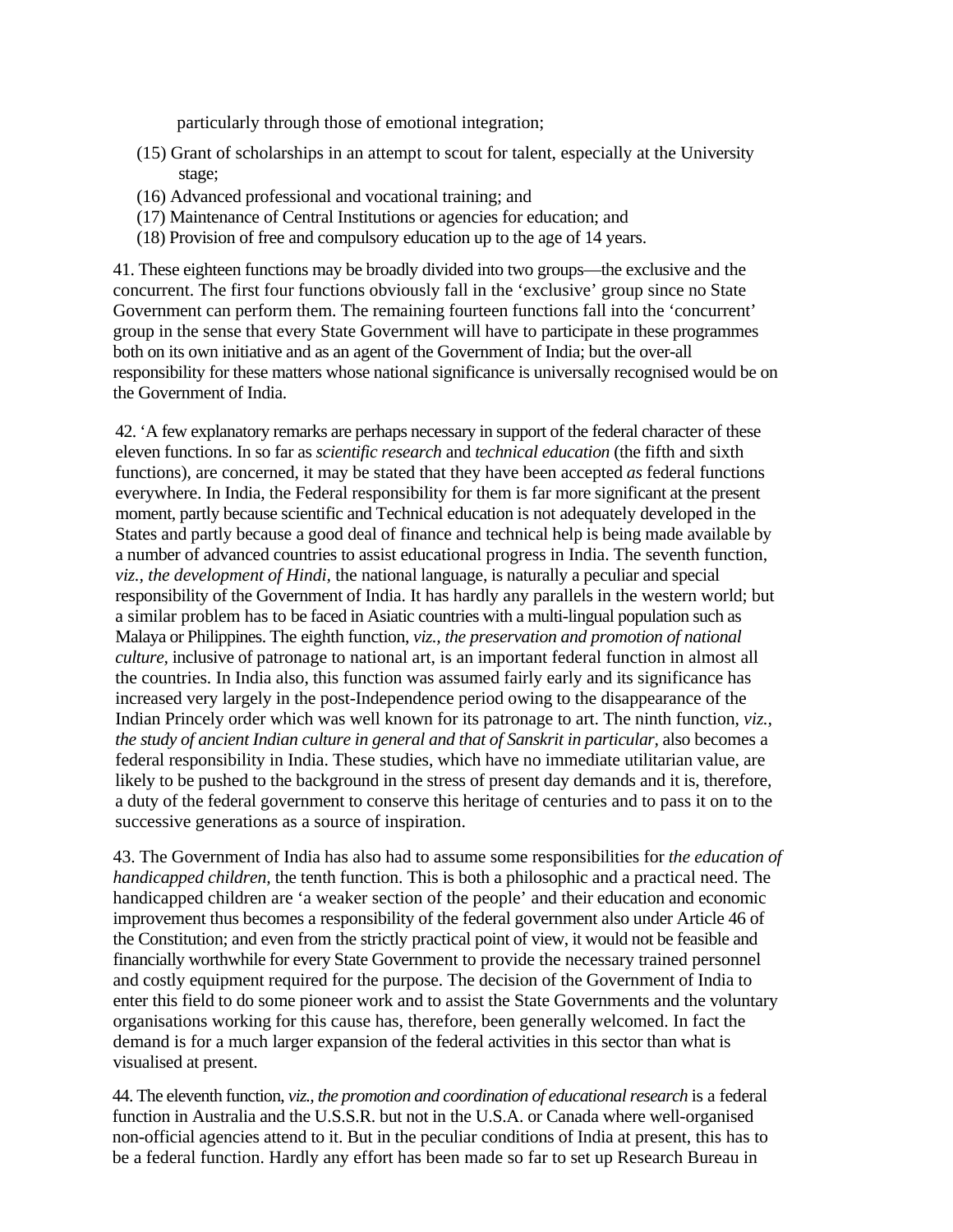the State Education Departments or to develop strong centres for research in the training colleges or University Departments of Education. Very little has been done to collect data on the research that is going on and still less of it is being published. There is not a single journal in the country devoted to educational research and hardly any measures are being taken to count for research talent and to develop research techniques in education. Since the formulation of correct and progressive policies depends very largely on the development of research, it goes without saying that this function would have to receive much more attention in the near future than it has ever had in the past and that early measures will have to be taken to remedy all the deficiencies pointed out above. It is only a vigorous central action in this sector that can achieve these objectives.

45. With regard to the twelfth function, *viz., the special responsibility for the cultural interests of the minorities,* reference has already been made to the Canadian Constitution where the federal government is specially charged with the responsibility of protecting the educational and cultural interests of the minorities. In India, the position is even more difficult than in Canada which has to deal with only two sub-sects of a religion and only two languages. The protection of the cultural and educational interests of the minorities is, therefore, a very important responsibility of the Government of India and the success of our democracy will very largely depend upon the extent and the manner in which this function is discharged and confidence is created in the minds of the minorities concerned.

46. The Constitution already provides certain safeguards for the cultural and educational interests of minorities. For instance, Article 29(1) guarantees that any section of the citizens having a distinct language, script or culture of its own shall have the right to conserve the same. Article 30(1) gives the minorities, whether based on religion or language, the right to establish and administer educational institutions of their choice, and clause (2) of the same Article further provides that such institutions shall not be discriminated against in respect of grant-in-aid on the only ground that they are under the management of a minority. Article 29(2) provides that no citizen shall be denied admission into any educational institution maintained by the State or receiving aid out of State funds on grounds only of religion, race, caste, language or any of them. Article 350A directs that it shall be the endeavour of every State and every local authority to provide adequate facilities for instruction in the mothertongue at the Primary stage of education to children belonging to linguistic minority groups; and Article 350B provides for the appointment of a Special Officer for linguistic minorities with the specific object of investigating into all matters relating to safeguards provided for linguistic minorities under the Constitution.

47. While these provisions are generally welcomed, a common criticism is that they are not adequate and that some additional measures are necessary. For instance, it has been suggested that the educational institutions conducted by linguistic minorities at the Primary stage of education should have a right to receive grant-in-aid from State funds, at least to the extent of the expenditure per pupil incurred by the State Government concerned for its own primary schools. It has also been claimed that the educational interests of the linguistic minorities at other stages of education need some special consideration which is not given at present. It has further been suggested that it is the responsibility of the Government of India to maintain, in all parts of the country, a sufficient number of institutions of Higher education teaching through the medium of Hindi or English in order to provide for the educational interests of the children of its own employees who are liable to be transferred to any part of the Union and also for the legitimate protection of the educational interests of small and scattered linguistic minorities. The whole problem is delicate and difficult and it is not possible to suggest any simple and clearcut solution to it, but the need for the exercise of vigilance by the federal government in this regard is obvious.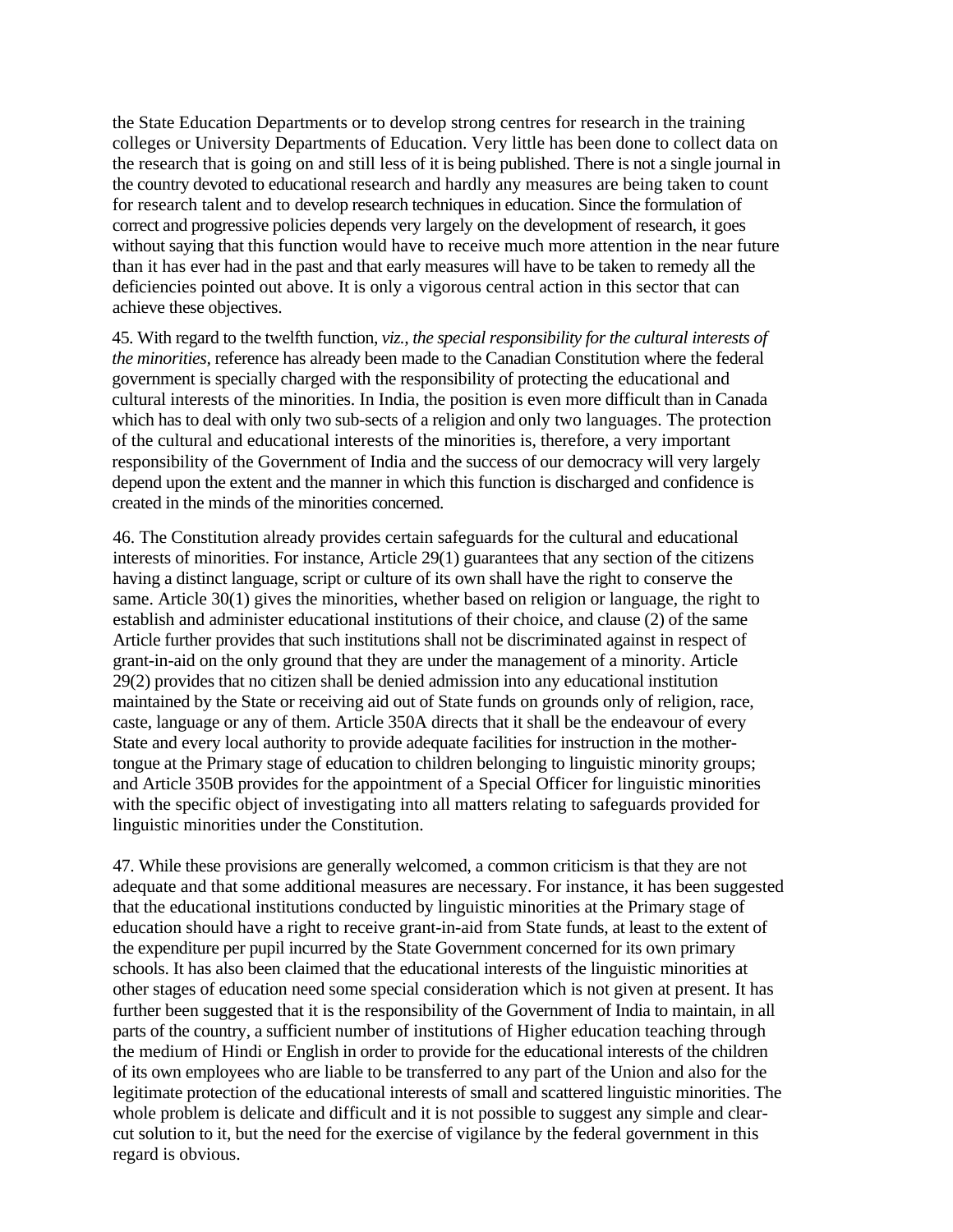48. The thirteenth function refers to the federal responsibility for the *education of Scheduled Castes and Scheduled Tribes.* Under Article 46 of the Constitution, the Government of India is responsible for the economic and educational development of the Scheduled Castes and Scheduled Tribes and, as has been pointed out earlier, similar responsibilities have been adopted by other federal governments also—the Federal Government in the U.S.A. having special responsibility for Red Indians and Negroes, in Australia for Maoris and in Canada for Red Indians and Eskimos. Under the present set-up, this responsibility has been vested in the Ministry of Home Affairs which is assisted, in its turn, by all the Ministries of the Government of India, wherever necessary. The Ministry of Education has thus to look after the problems of education of these weaker sections of the community; and the Ministry of Home Affairs has made it clear, time and again, that it looks forward to the Ministry of Education for guidance in all technical aspects of education and every now and then, references regarding special intricate problems in this sector are made to the Ministry.

49. The fourteenth function refers to the *federal responsibility for strengthening national unity*. One of the most important problems which faces the country at present is to strengthen the ties of national unity through programmes of emotional integration and to negate the fissiparous tendencies which have become so prominent, especially after the reorganization of States on a linguistic basis. This responsibility is so fundamental to the very existence of democracy and the defence of our freedom that it is hardly necessary to emphasise it. But unfortunately, very little is being done at present in this sector. The basic responsibilities in this programme will have to be that of the Government of India and the State Governments will have to cooperate whole-heartedly in their implementation. This is, therefore, an area where a good deal of fundamental thinking and intensive effort is immediately called for.

50. The fifteenth function is the provision of *scholarships.* One of the principal purposes underlying educational development is social justice and the provision of equality of educational opportunity for all. A liberal scheme of scholarships to help the talented and poor children thus becomes a very significant programme in educational reconstruction. Obviously, such a programme will have to be implemented jointly by the Government of India and the State Governments. The Federal Government admittedly has a special responsibility for the institution of scholarships at the University stage; but it is also argued that, unless an adequate provision for scholarships is made at the Secondary stage, poor and deserving children would never be able to qualify themselves for University admission. Both in the first and in the second Plans, very little has been done in this sector. It is, however, obvious that, for several years to come, this would be an important programme of educational reconstruction. The Government of India would have to play a leading part in its implementation by helping in the determination of right policies and by providing necessary financial assistance to State Governments.

51. The sixteenth function refers to *advanced professional and vocational training.* Under Entry 65(a) of the Seventh Schedule of the Constitution, the Federal Government is authorised to set up agencies and institutions for professional, vocational or technical training. Obviously, the State Governments are also competent to set up such institutions under Entry 11 of List II of the same schedule. It is, therefore, necessary to draw a dividing line between the Federal and State functions in this respect. If Entry 65(a) of List I is literally interpreted, it may be made to cover any course of professional, vocational or technical training from a tailoring class at one end to a post-graduate course for Plant Pathologists at the other. But obviously, this is not the intention of the Constitution. It should be assumed that the State Governments would make all the necessary provision for professional and vocational education; but there are advanced courses of professional and vocational education which are very costly and which could not possibly be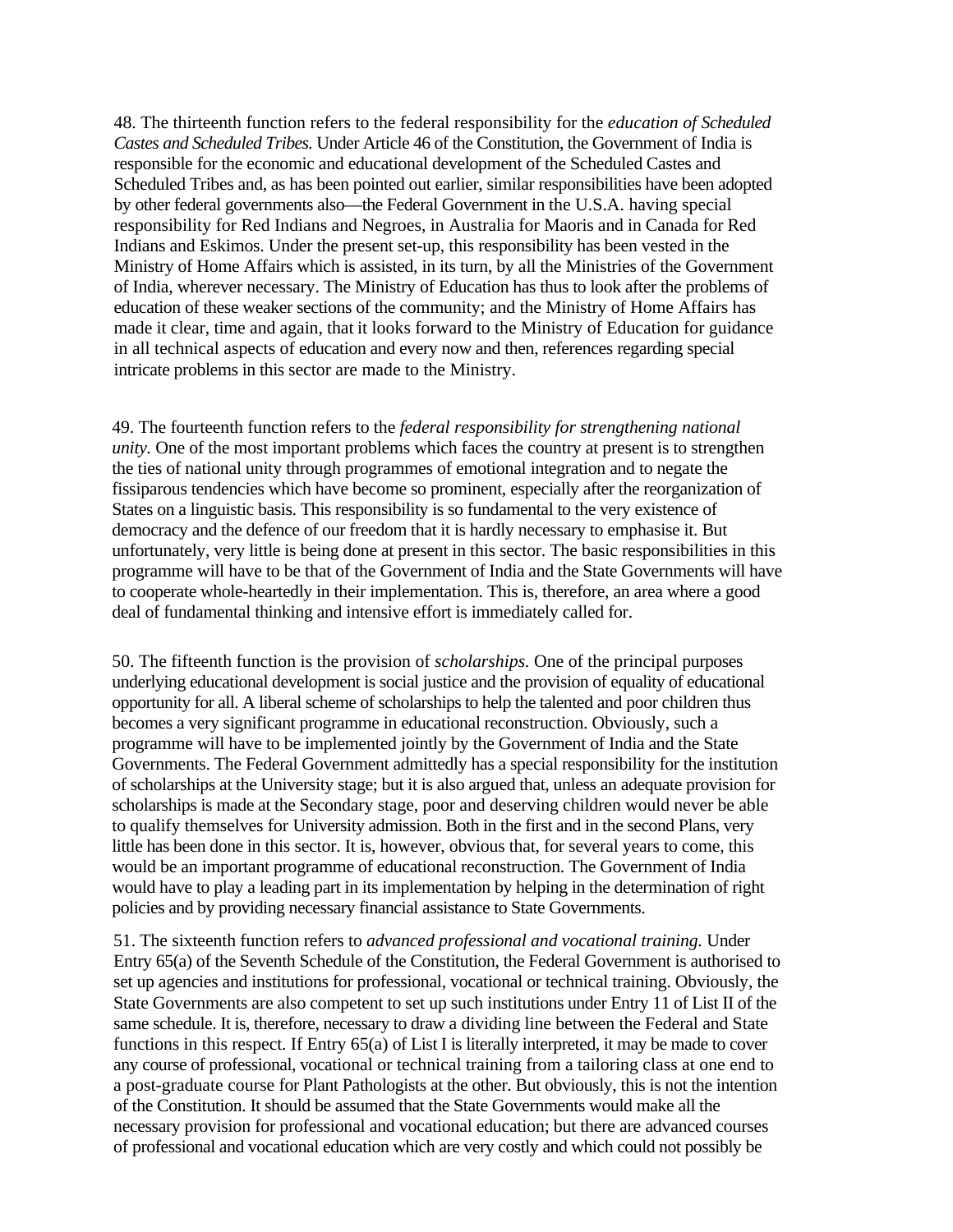maintained by every State. It is in this sector that the Government of India has a special role to play by providing such *advanced* courses as would be needed by the country in general or by more than one State in particular. Another objective for the organization of such courses would be to develop the highest type of professional and vocational education within the country itself and, to that extent, to reduce the necessity of sending students abroad for Higher education. For instance, it is not the responsibility of the Government of India to conduct an institution for pre-service training of teachers at the B.T. or B.Ed, level. It should rather concentrate itself on providing post-graduate courses of in-service training for higher grades of educational administrators and teacher educators.

52. The seventeenth function refers to *the establishment of Union institutions and agencies for education.* The federal government is required to establish and maintain educational institutions for a number of reasons. For instance, educational institutions have to be maintained for employees of the Central Government. They have also to be maintained in important commercial undertakings of the Government of India in order to meet the requirements of the population of the new towns which have been established for such undertakings. Military cantonments which are under the control of the Government of India are also required to maintain educational institutions, not only for defence personnel, but also for the general population living in cantonment areas. Apart from such special purposes, it is also the responsibility of the Centre to conduct educational institutions with two definite objectives: (1) to serve as experimental institutions in comparatively neglected or more significant fields; and (2) to cater to the needs of more than one State or for the country as a whole.

53. The eighteenth function refers to the *provision of free and compulsory education to a l l children up to the age of* 14 *years* as directed in Article 45 of the Constitution. If this Article is read with Article 12 of the Constitution, it will be evident that the provision of universal, free and compulsory Primary education is a joint responsibility of the Government of India, the State Governments and the local authorities. The role of the Government of India would obviously be restricted to the formulation of national targets to be reached, to the grant of financial assistance to State Governments for implementing this programme and to the maintenance of an equal standard of attainment, both in quantity and quality, in all parts of the country. The role of the State Governments would mainly be restricted to the provision of teachers, their training, and supervision. The local authorities will have to take responsibility for all the expenditure on the remaining items and will have to implement the programme satisfactorily with the help of grants-in-aid from the State Governments. Just as the grants-in-aid given by the Centre to the State Governments will have to be based on the principle of equalisation, the grants-in-aid given by the State Governments to the local authorities also will have to be passed on the same principle. In other words, the grants-in-aid to richer local authorities would be proportionately less and those to the poorer local authorities would be proportionately greater.

54. The eighteen functions of the federal government in education discussed so far may be regarded as fairly non-controversial. The first four functions, as stated earlier, belong exclusively to the federal government and there can be no controversy about them. The remaining thirteen functions fall into the concurrent group. But it is universally agreed that the federal government has some responsibility with regard to each one of them, although there might be some slight difference of opinion regarding the extent arid nature of such role.

Over and above these seventeen functions, however, there are three other functions which are very important and which at present, have become highly controversial, *viz.* (i) the education of women, (ii) policy-making and (iii) financial assistance. It is therefore, necessary to discuss them in some detail.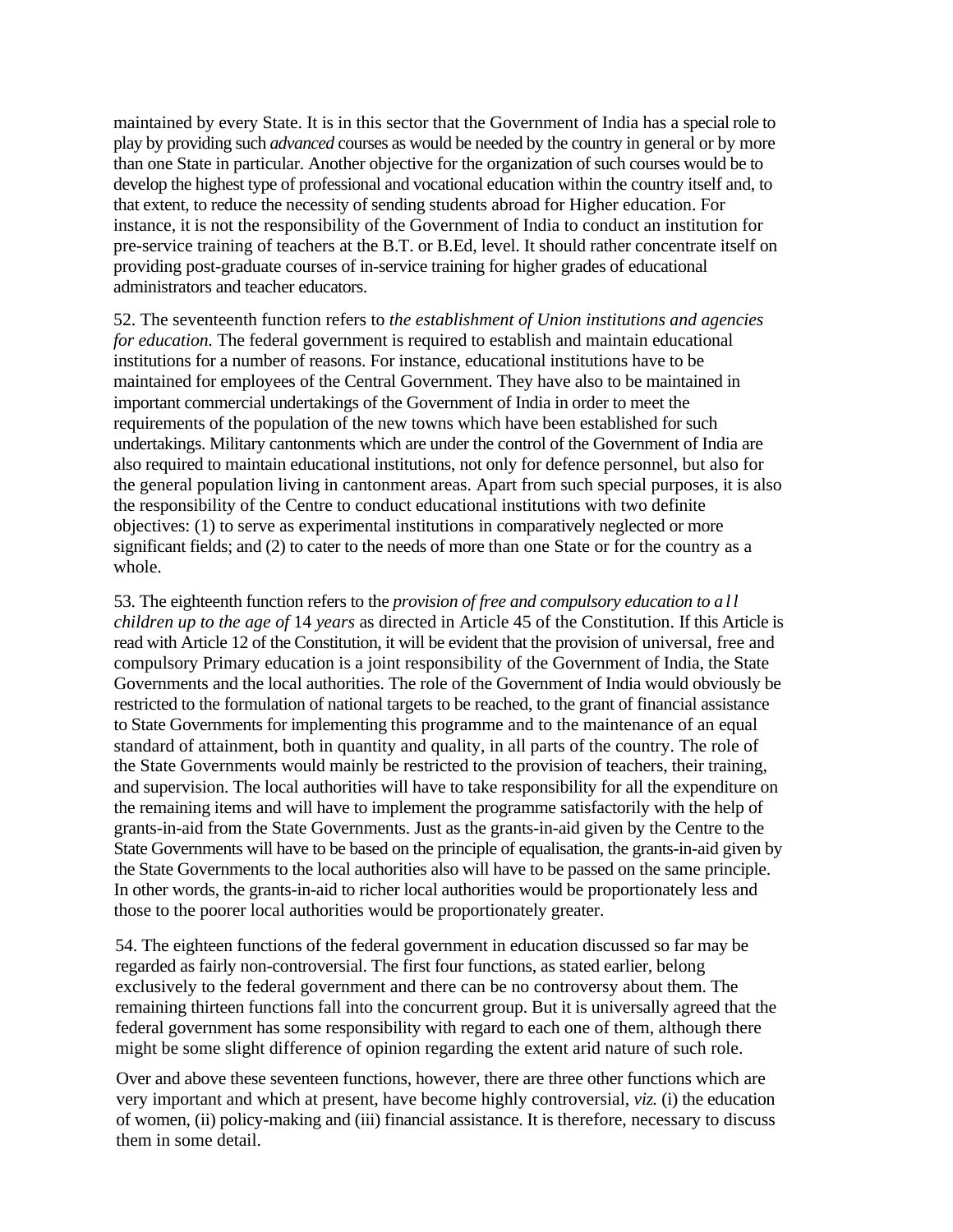55. *Education of Women.—*The National Committee on Women's Education, it may be recalled, has recommended that the Government of India should assume a *transitional* special responsibility for this subject until the existing wide gap between the education of boys and girls is materially bridged. In the opinion of the Committee, women come under the expression "weaker section of the people" used in Article 46 of the Constitution. The Backward Classes Commission set up by the Government of India also recommended that women should be regarded as 'backward classes' and this strengthens the claim of treating their education as a responsibility of the Government of India under Article 46. The Committee has also put forward another strong argument in favour of its proposal. The Government of India admittedly has a special responsibility for providing free and compulsory education up to the age of 14. This responsibility is not being implemented at present mainly because the education of girls has lagged behind that of boys; and the Committee, therefore, claims that the responsibility of the Government of India under Article 45 cannot be fulfilled unless it also assumes some special responsibilities for the education of girls.

56. Those who do not accept this view argue that, under the proposal made by the Committee, education becomes almost a central subject. Since women form about half of the total population, the State Governments would be deprived of 50% of their responsibility if the education of girls becomes a special responsibility of the Centre; and if the other sectors for which the Government of India is also responsible are taken into consideration, the responsibilities of the Government of India would be far larger than those of the State Governments themselves. Secondly, it is also argued that it will not be possible for the Government of India to discharge this responsibility to any extent unless the willing and enthusiastic cooperation of the State Governments is obtained by making them constitutionally responsible for the programmes and providing them with the necessary financial assistance.

57. The only logical conclusion under these circumstances seems to be that the responsibility of the Government of India for the education of girls should cover, not the *entire* programme for the education of girls, but only the small quantum of a *special* programme which is needed to give it a fillip. Even the special programmes should not be directly implemented by the Centre. They should rather be included in the "Centrally sponsored" sector under which the programmes are planned by the State Governments on the lines of some general principles laid down by the Centre and also implemented by them through their own agencies. The provision for their expenditure, however, is made in the Central sector and the funds are made available to State Governments on a 100% basis, outside their plans and ceilings. If such a clear-cut policy is defined and adopted, even the States would welcome it; and it would obviously go a very long way in expediting the programmes of Women's education, particularly in the backward States.

58. *Policy-making function.—*The policy-making function of the Federal Government in education has now become one of the most controversial issues in education. Under entry 66 of List I the Government of India is required to coordinate and maintain standards in University education. Obviously therefore, it does get a right to make policy decisions in University education and these will be binding upon State Governments under Article 257(i) of the Constitution which lays down that the executive power of the State Government shall be so exercised as not to impede or prejudice the exercise of the executive power of the Union. Should any State Government not accept these decisions, it would be open to the Government of India to take action under the same Article which also authorises the Union to give such directions to a State Government as may appear to be necessary for this purpose. But what about policy-making in Secondary or Primary education or in fields which are not specifically covered by Entries in List I of the Seventh Schedule? From the strictly legal point of view, it can be argued that the Government of India has no authority to make any policy decisions in these sectors and that even if it did make any policy decisions they cannot be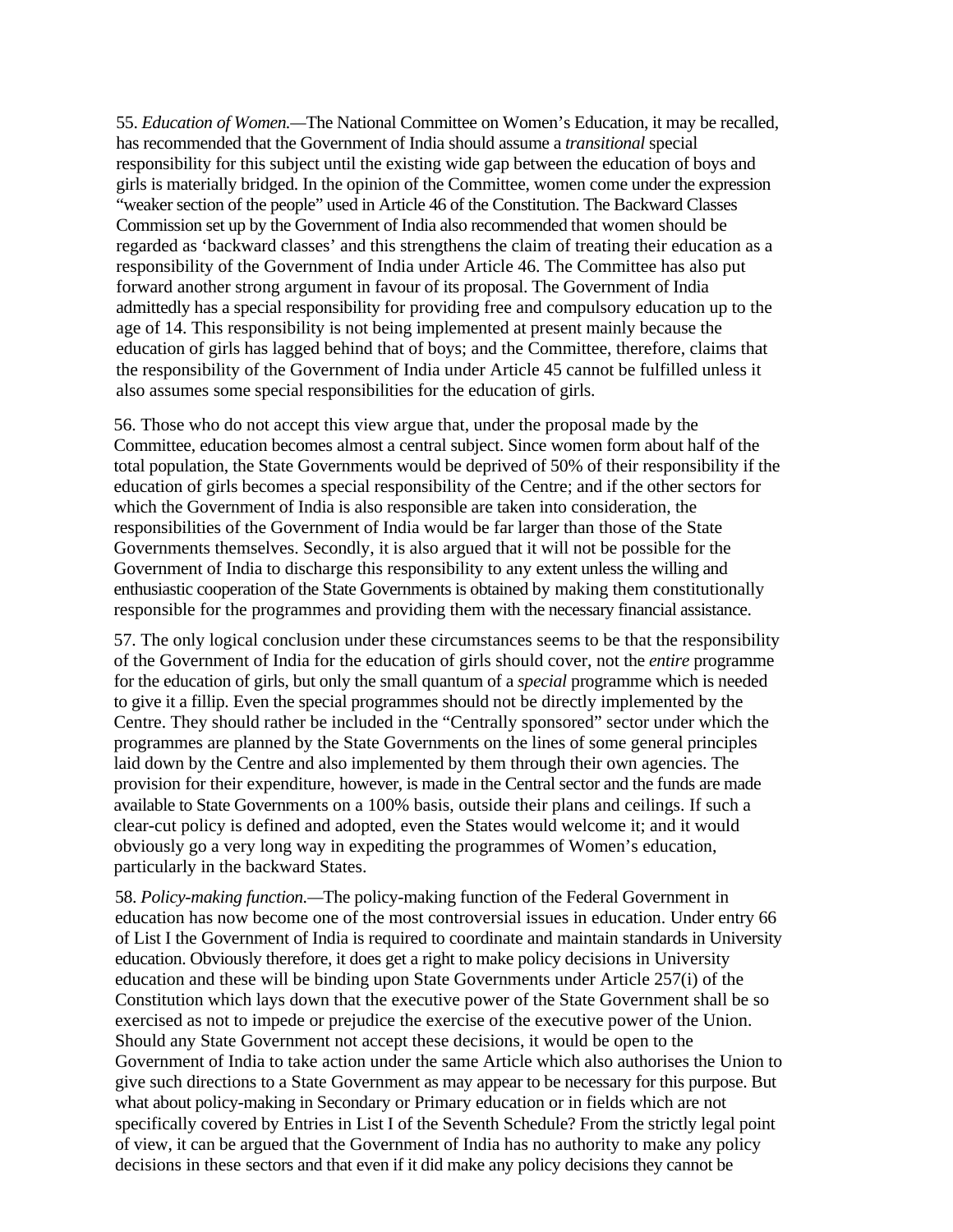enforced against the State Governments under Article 257(i) of the Constitution. Of course, it is possible to argue that the standards of University education are dependent on those in Secondary education and that the standards in Secondary education are, in their turn, dependent on those in Primary education and to deduce there from that the Government of India can also take policy decisions in the fields of Primary and Secondary education. Such an interpretation appears to be plausible; but one cannot say how the Courts would react to it if it is challenged. At best, it appears to be a slippery position on which it would be dangerous to take a firm stand.

59. It is true that the Government of India has been taking decisions in all fields of education in the post-independence period and these decisions are mostly being accepted by State Governments. This result, however, is accidental and is due to two extraneous circumstances— (1) the political fact that the same party is in power at the Centre and the States and (2) the financial fact that most of these decisions have been sugar-coated with liberal financial assistance. But it would be wrong to assume that this political situation will always continue and it would be equally difficult to justify the use of financial pressures for inducing States to accept policies to which they would not otherwise have agreed to. The present constitutional position, therefore, presents an impasse. On the one hand, education must be treated as a whole and it is neither possible nor desirable to break it up into two compartments— University education and other sectors. On the other hand, Government has only a limited authority for making policy decisions in the sector of University education while it is not at all empowered to take any policy decisions in other fields; and even if it were to take any such decision, it does not have the legal authority to enforce it against the State Governments.

60. What is the way out of this impasse? Three suggestions are being put forward and discussed in this context. The first and the most radical suggestion is to amend the Constitution and to make education a 'concurrent' subject. In support of this view, a number of weighty arguments are put forward and although some of these have been briefly referred to in the earlier discussion, it may still be desirable to sum up the whole case here. It is argued, for example, that the 'economic and social planning' for which the Union is primarily responsible cannot be attempted successfully unless the Centre is also empowered to plan education. Secondly, it is claimed that educational policy is a *national* rather than a State or local concern and that, although the administration of education may be left to the States and local authorities, the major decisions of State policy must be taken by the Centre. Thirdly, it is pointed out that the Directive contained in Article *45* of the Constitution implies that the provision of free and compulsory education is a joint responsibility and that the Centre will not be in a position to play its role in this sector unless it has also the authority to take policy decisions in Primary education and to compel the State Governments, if necessary, to adopt them. Fourthly, it is pointed out that it is a fundamental responsibility of the Centre to maintain an equal standard of social services in all parts of the country and as education is the most significant of all social services, the Centre will have to provide an equality of educational opportunity for *all* children in the country. This can only be done if education is amenable to Central planning and control. Fifthly, it is pointed out that the educational leadership available in the States is often below par and, as no chain can be stronger than its weakest link, the Centre must often provide effective leadership from above—a function which can hardly be discharged satisfactorily unless it is empowered adequately to deal with recalcitrant cases; and finally, it is pointed out that the Centre is responsible to Parliament for all the funds it gives to State Governments for educational development and that it cannot really be answerable to Parliament in this behalf unless it also has the authority to take firm policy decisions and to implement them. The burden of the song is, therefore, clear; amend the Constitution and make education a concurrent subject. It must also be stated that there is a fairly large support for this view and in almost every Parliament session, the notice of a resolution to this effect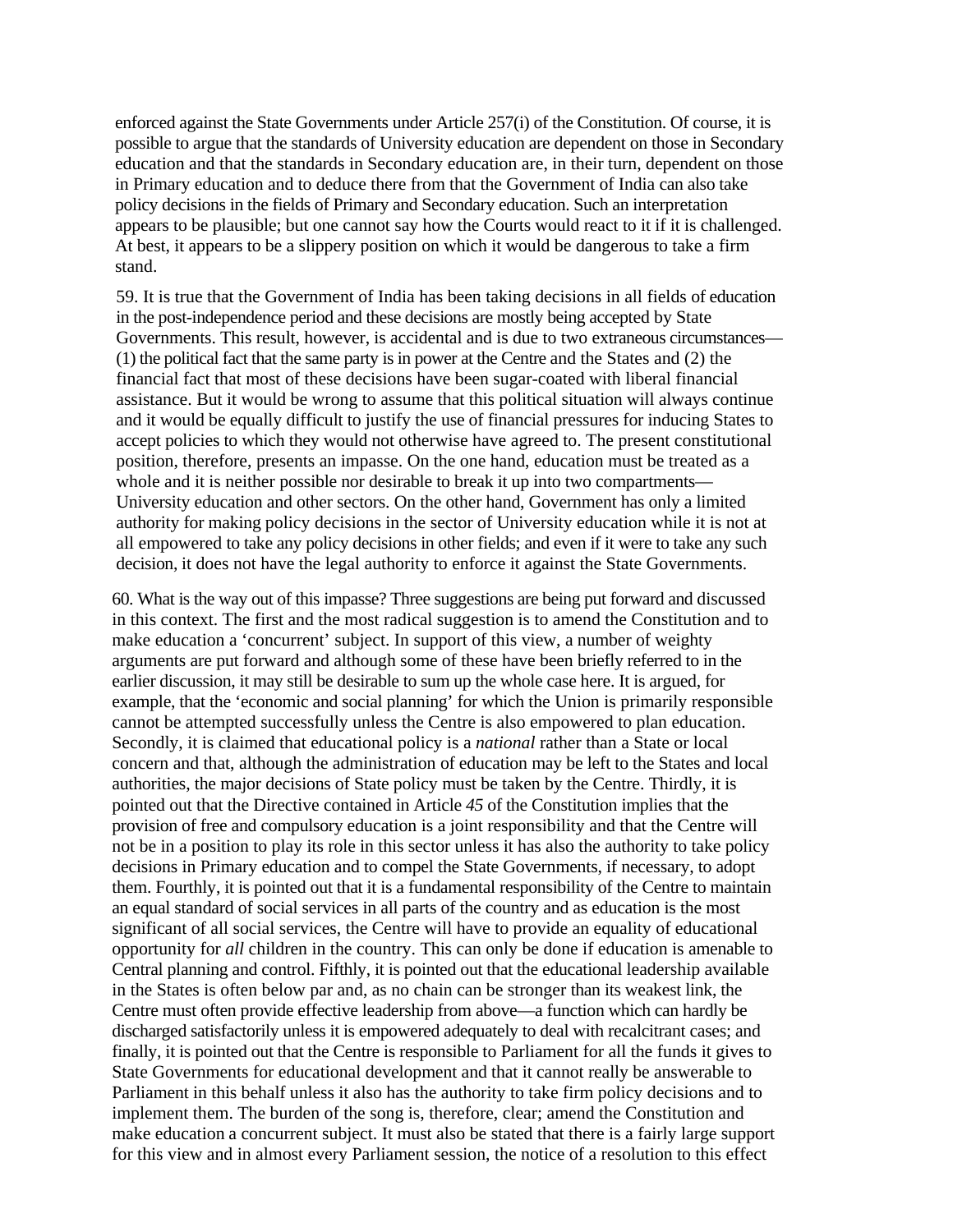is given by some member or the other.

61. As against this extreme view in one direction, there is a second group of thinkers who would prefer to go to an extreme in the other direction. They suggest that education is and should be a State subject and that the modern trend towards centralization must be resisted as forcefully as possible in the larger interests of the country. They demand decentralization in general—even in planning—on grounds of democracy and warn that centralization, which brings some immediate gains, is extremely harmful in the long run because it saps the selfconfidence, initiative, responsibility and even the competence of State Governments. In their view, a still greater need for decentralization in education is the possibility it affords to every linguistic minority to preserve its own culture and to progress in its own way. It is also argued that the varied mosaic pattern which Indian culture has evolved through centuries past can be preserved only if State Governments have real authority over education and that it can be destroyed in no time under a centralized control of education which would always tend to introduce dead uniformity. It is further urged that centralization of education would make it increasingly bureaucratic and thus deprive it of the healthy direct contact with the public. This group of thinkers, therefore, would not only preserve the sovereign authority which State Governments have over education at present, but they would even go a step further and cut at the very root of all trends of centralization by abolishing the Ministry of Education itself or by constituting a single small ministry for all social welfare services.

62. Between these two extreme views—one of which is close to Australia and the other to the U.S.S.R.—there is a third view which represents the latest thought on this subject in the U.S.A. and which may also be regarded as the 'golden mean' proposal of reform. According to this view, centralization of educational authority—and this is exactly what all the talk of making education a concurrent subject really means—is definitely harmful while a weak or inactive Centre is hardly better than cultural anarchy. What this group of thinkers recommends, therefore, is that the federal grovernment should provide strong and competent leadership of a 'stimulating but non-coercive character'.<sup>\*</sup>

63. This leadership is to be provided in three ways—in ideas, in personnel, and in programmes.

- (a) The leadership in ideas is provided in two ways—through the development of research and through the coordinating and clearing house functions which crossfertilise educational thinking by making known the good work done in one area of the country to the remaining areas.
- (b) The leadership in personnel is generally provided in three ways—the maintenance of an advisory service, the training of educational administrators, and experimental work in the training of teachers. It is a fundamental responsibility of the Centre to scout for talent and to maintain an advisory service of the best people available in the country and to make them available to State Governments for advice and assistance in all matters. Secondly, it is also a responsibility of the Centre to arrange for advanced professional training in educational administration and to provide for the in-service training of educational administrators through such programmes as seminars and workshops, special training or refresher courses, deputations for studies in the country or abroad, and production of necessary literature. Thirdly, the federal government has also a responsibility in the attempt to provide better teachers by advising and assisting the State Governments to adopt such measures as improving

 $\overline{a}$ 

<sup>\*</sup> *Federal State Relations in Education, N.E.A.* (1945), *p.7.*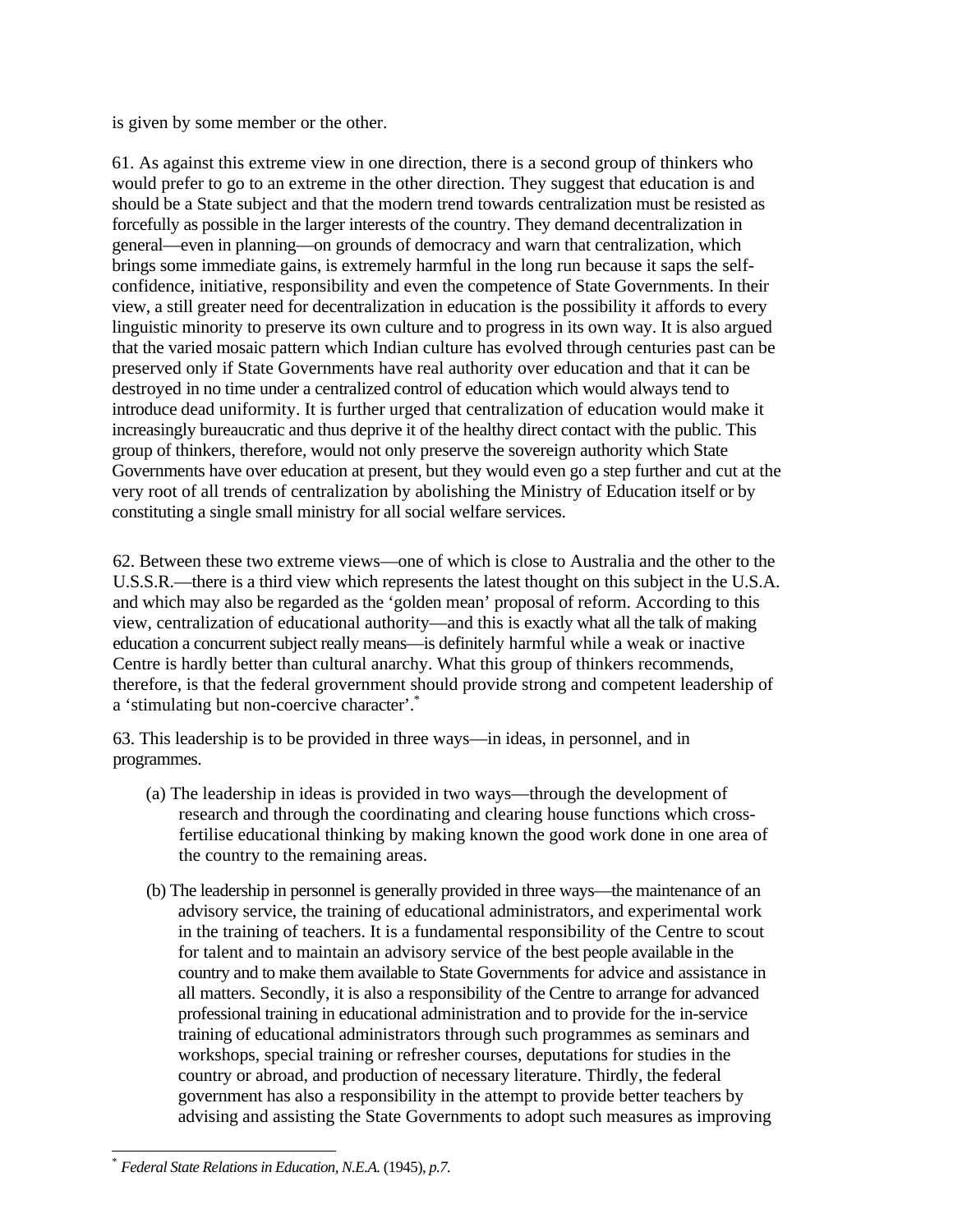the remuneration and service conditions of teachers, conduct of experiments in teacher education, etc.

(c) Finally, the leadership in programmes can be provided through the conduct of pilot or experimental projects.

It is claimed that if the Central Government can thus provide a competent professional leadership through ideas, men and programmes, the willing consent of the State Governments would be secured to whatever common policy the Federal Government desires to adopt and that such persuasion of the States is infinitely better than coercion under a constitutional authority. It is obvious that a conscious adoption of this policy is probably the best course to be followed in India.

64. *Financial Assistance.—*Then comes another of the most significant federal functions in education, *viz.,* the provision of financial assistance for programmes of expansion and improvement of education. That the federal government must give such assistance is universally admitted; and the task is of special significance in India where the most elastic and productive sources of revenue are vested in the Centre. The main controversies, therefore, relate to two issues—the objectives of assistance and the form and conditions of grants-in-aid.

65. With regard to the first of these issues, it is generally suggested that there should be three types of grants. The first is a transfer of additional revenues in order to enable the State Governments to plan their programmes in all welfare services with greater confidence and self-reliance; the second is the institution of a general grant for educational purposes but not earmarked for any specific programme; and the third is a specific purpose grant which is intended for a programme organised and implemented with the approval of the Centre. It is obvious that if the autonomy and independence of the States is to be respected in the educational field, greater reliance will have to be placed on the first two of these grants. The mistake of the first Five-Year Plan was that innumerable specific purpose grants were created and they naturally led to a tremendous increase in administrative work and red tape. The mischief has been considerably undone in the second Five-Year Plan by introducing four main groups of grant-in-aid, by authorizing the States to reappropriate within the same group, and by introducing the system of ways and means advances. But even now, a good deal remains to be done and it would be worthwhile to simplify the system and to reduce the specific purpose grants still further during the Third Plan.

66. Another point of extreme importance is that of special financial assistance to backward States or what is called 'an equalization grant' in American parlance. As pointed out earlier, it is a basic responsibility of the federal government to maintain a uniform standard of social services in general and to equalise educational opportunities in particular. In this respect, our States show immense differences. They differ in the level of development reached at present due mainly to historical accidents; their 'educational loads' *i.e.* the number of children still outside the school also vary greatly; and even the social and economic conditions show equally wide variations so that the States are far from comparable in terms of 'ability' to support education and the difficulty of the task to be performed. The advanced States have a bigger and a more difficult task to perform with more limited resources. Today, the conditions are so diverse that the expenditure on Primary education in the single city of Bombay is greater than that in the entire State of Orissa. It is for the Government of India to adopt an equalization grant and level up such differences to the extent possible.

67. It should also be stated that it is not the object of the equalization programme to bring all developments to a dead level of uniformity. This need not and cannot be done. What is suggested is a three-fold programme: (1) the federal government should prescribe, from time to time, minimum or foundation programmes below which no area should be allowed to fall; (2)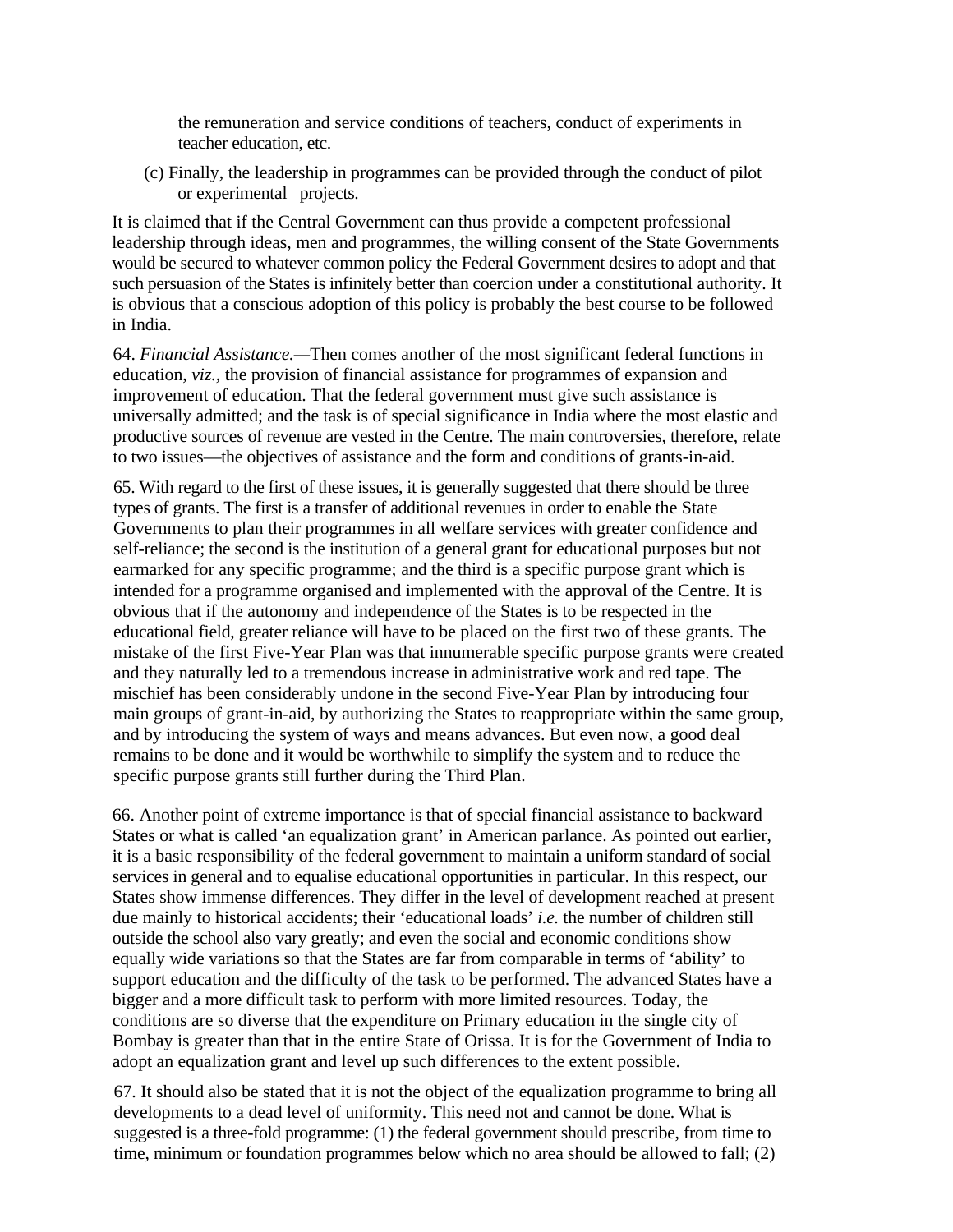the freedom of individual States to go ahead should be retained; and (3) the gap between the advanced and the backward States should be continually narrowed down.

68. It is obvious that this principle of grant-in-aid is diametrically opposed to that of matching grants which gives more to him that hath. Under this concept, some States may get no grant, others may get a medium one and still others may get a large one. Its operation can probably be best described in the following passage from De Young:

"The Tenth Amendment to the Constitution of the United States made education the primary responsibility of the individual states. Hence the support of public education became mainly a matter of state concern. Today every state makes some contribution from its revenues for the support of public schools through many types of funds, some of which are described later. An inconsistency exists, however, between the legal intention to provide state support and the many cases of neglect and inadequacy. For the nation as a whole, state governments supply only about 40 per cent of the cost of schools. Furthermore, the method of distributing such aid is an important factor. Despite favourable arguments for federal support of public education, the fact remains that the individual states will have to give more assistance to schools, particularly through the application of the next principle.

Strayer and Haig in 1923 were the first to give a clear-cut picture of the equalization principle. Their analysis interpreted this principle as the complete equalization of the burden of a satisfactory minimum educational programme below which no locality could be allowed to go, but above which any locality would be allowed to rise by means of local support. In contradistinction to the payment-for-effort or matching principle, the operation of the equalization plan tends to shift to more able communities some of the undue burden carried by the less wealthy localities *(see* Fig. below). Most states today have a state-local "partnership foundation programme" in which the commonwealth bestows more on these schools which have less in fiscal resources.



How state equalization works in three types of districts. In the poor district, local effort to support schools produces only a small fraction of the cost of a state-guaranteed minimum or foundation programme. In the district of average wealth, the same effort produces about half the needed fiscal support. The wealthy district receives no state equalization aid because the local wealth back of each child is great enough to more than finance the minimum programme. The district serves as a lighthouse to indicate better practices.

In brief, the equalization principle means that governmental agencies collect educational funds where the money is and spend the money where the pupils are. Every man's property and income must be taxed to educate every man's child. Even though a man chooses to send his own children to a paro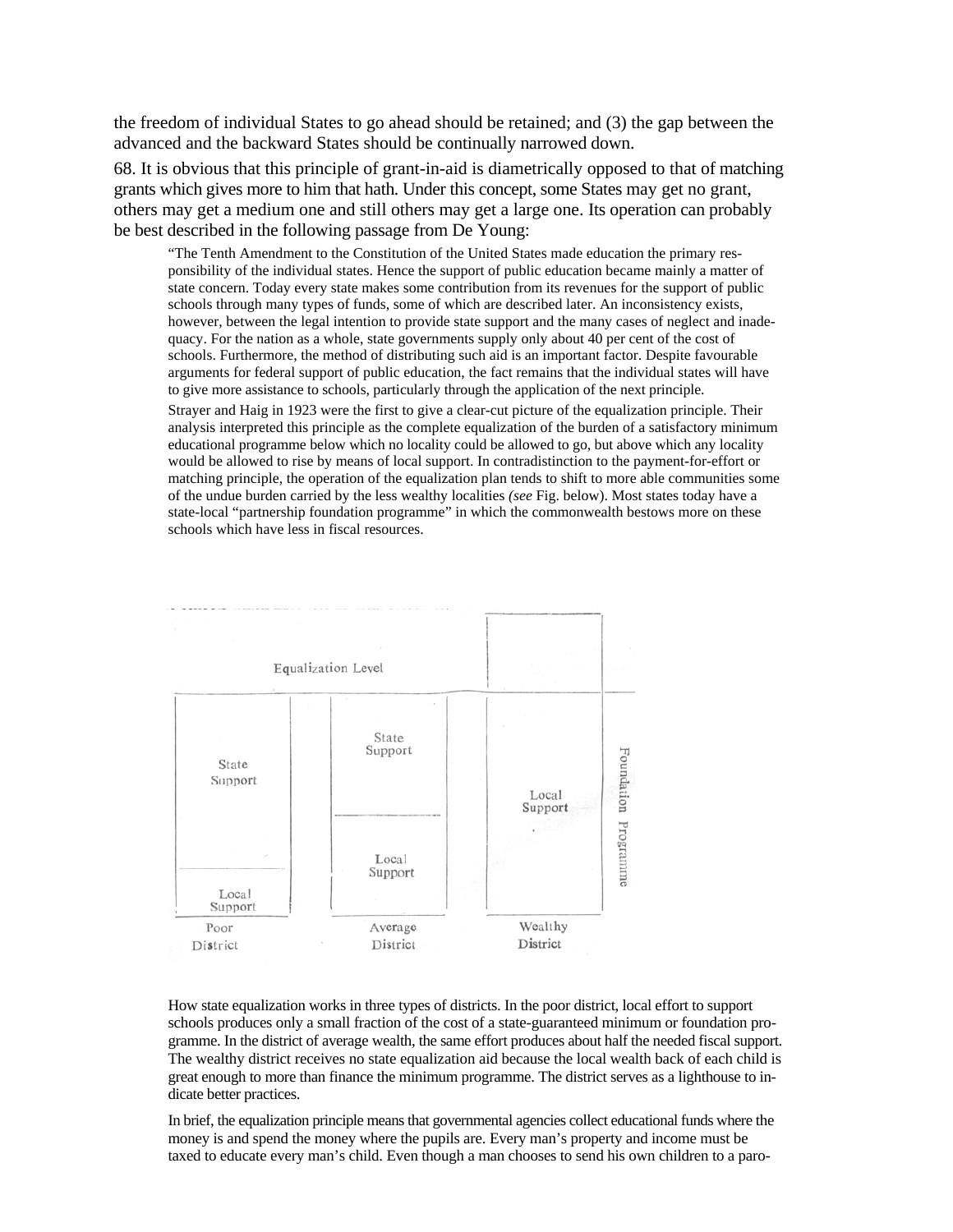chial or private school he is not exempt from contributing his support to the education of all children. The golden rule in educational finance is : "Thou shalt educate thy neighbor's children as thine own."

At first this idea of equalization was applied to small areas, as the county and state. Now the old slogan "the wealth of the state must educate the children of the state" is being supplemented with the clause "and the wealth of the United States must be used to equalize the education of all the children in the nation". Furthermore, the phrase "all the children in the nation" implies that more adequate educational opportunities and greater financial support be provided for exceptional or a typical children, since their learning opportunities, as in the case of the blind, are below par, and the costs of their instruction are above average. American public education will not be genuinely democratic until there is nation-wide application of the principle that opportunity and burden shall be equalized for all learners."\*

69. The second issue refers to the conditions of grant-in-aid. Here strict adherence to certain general principles is necessary. To begin with, the tendency to use grants-in-aid as indirect pressure levers for policy decisions should be discouraged as far as possible. Secondly, the quantum of specific purpose grants should be restricted to the very minimum and confined to basic programmes of national significance only or schemes in the nature of experimental or pilot projects. Thirdly, the procedure for sanctioning these grants will have to be simplified to the utmost. And lastly, a suitable machinery will have to be devised to obtain, from the State Governments, a report on the utilization of grants and the results obtained thereof. This can probably be effectively done by appointing high level advisers who should pay visits to States and submit reports after a special study on the spot.

70. Another useful suggestion to be made in this context is that the specific purpose grants should be included in the Centrally-sponsored sector. In a Centrally-sponsored scheme, 'planning' should be a joint responsibility in which the fundamental principles are laid down by the Centre, but a large initiative and freedom is left to State Governments to make the Plan suit its local needs and conditions; 'implementation' would be through the State Government; and 'finance' would come from the Centre on a hundred per cent basis and outside the State Plan and ceiling. This will ensure that the programme is most effectively implemented and also that such implementation does not interfere with any other schemes.

## **VI Summary and Conclusions**

71. In the present study, an attempt has been made to examine the various issues concerning the role of the Government of India in Education. The problem was approached from three angles, historically, constitutionally and comparatively from the point of the role which the federal governments of some of the foreign countries are playing in education.

72. In the historical survey which covered the period 1773—1950, it was shown that prior to 1833 the Centre had hardly any role to play; between 1833 and 1870 education was virtually a Central subject; between 1870 and 1921, while the day-to-day administration was vested in the provincial governments, the Government of India discharged five distinct functions, *viz.,*  (1) policy-making, (2) serving as a clearinghouse for information, (3) promotion of research and publication of suitable literature, (4) coordination and (5) financial assistance; the years 1921- 35 saw a virtual divorce between education and Central Government with disastrous consequences; but more progressive policies were evolved and the Government of India again began to play a more leading role.

73. In the next section, the Constitutional provisions relating to education were subjected to a

 $\overline{a}$ \* *De Young:* Introduction to American Public Education, pp. 502-504,